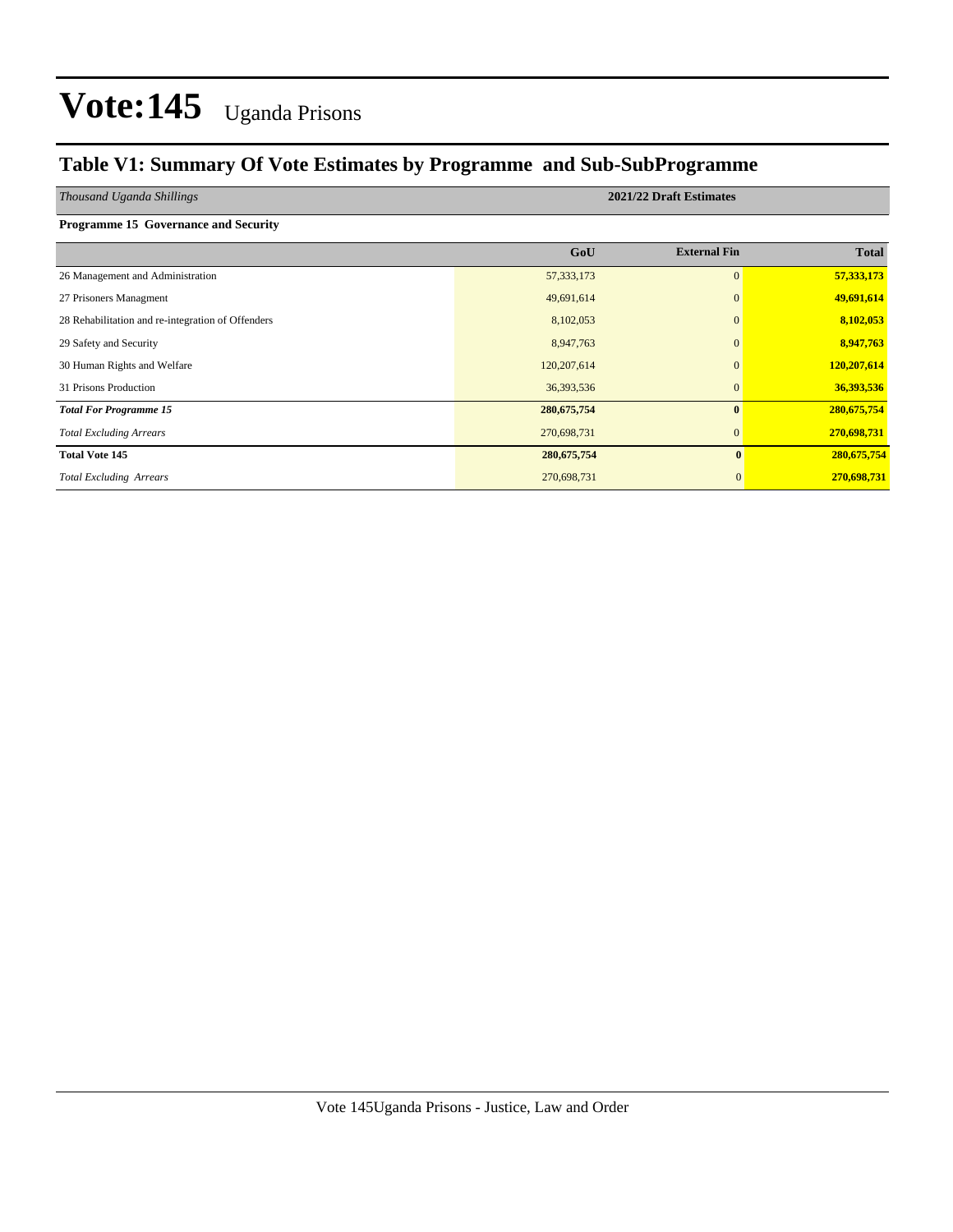#### **Table V2: Summary Of Vote Estimates by Sub-SubProgramme,Department and Project**

| Thousand Uganda Shillings                                                 |                  | 2020/21 Approved Budget |                  |              | 2021/22 Draft Estimates |                               |              |  |
|---------------------------------------------------------------------------|------------------|-------------------------|------------------|--------------|-------------------------|-------------------------------|--------------|--|
| Sub-SubProgramme 26 Management and Administration                         |                  |                         |                  |              |                         |                               |              |  |
| <b>Recurrent Budget Estimates</b>                                         | <b>Wage</b>      | <b>Non-Wage</b>         | <b>AIA</b>       | <b>Total</b> | <b>Wage</b>             | <b>Non-Wage</b>               | <b>Total</b> |  |
| 12 Finance and Administration                                             | 3,710,154        | 25,834,833              | $\boldsymbol{0}$ | 29,544,987   | 3,710,154               | 21,294,917                    | 25,005,071   |  |
| 13 Corporate Services                                                     | 19,978,198       | 16,244,846              | $\boldsymbol{0}$ | 36,223,044   | 19,978,198              | 5,938,252                     | 25,916,450   |  |
| 14 Inspectorate and Quality Assurance                                     | 2,870,577        | 700,269                 | $\mathbf{0}$     | 3,570,846    | 2,870,577               | 723,469                       | 3,594,046    |  |
| 22 Policy, Planning and Statistics                                        | $\boldsymbol{0}$ | 828,728                 | $\mathbf{0}$     | 828,728      | $\overline{0}$          | 684,606                       | 684,606      |  |
| <b>Total Recurrent Budget Estimates for Sub-</b><br><b>SubProgramme</b>   | 26,558,929       | 43,608,676              | $\bf{0}$         | 70,167,605   | 26,558,929              | 28,641,244                    | 55,200,173   |  |
| Development Budget Estimates                                              | <b>GoU Dev't</b> | <b>External Fin</b>     | <b>AIA</b>       | <b>Total</b> |                         | <b>GoU Dev't External Fin</b> | <b>Total</b> |  |
| 1643 Retooling of Uganda Prisons Service                                  | 3,615,000        | $\boldsymbol{0}$        | $\mathbf{0}$     | 3,615,000    | 2,133,000               | $\overline{0}$                | 2,133,000    |  |
| <b>Total Development Budget Estimates for Sub-</b><br><b>SubProgramme</b> | 3,615,000        | $\bf{0}$                | $\bf{0}$         | 3,615,000    | 2,133,000               | $\bf{0}$                      | 2,133,000    |  |
|                                                                           |                  | <b>GoU</b> External Fin | <b>AIA</b>       | <b>Total</b> | GoU                     | <b>External Fin</b>           | <b>Total</b> |  |
| <b>Total For Sub-SubProgramme 26</b>                                      | 73,782,605       | 0                       | $\bf{0}$         | 73,782,605   | 57,333,173              | $\boldsymbol{0}$              | 57,333,173   |  |
| <b>Total Excluding Arrears</b>                                            | 65,717,775       | $\boldsymbol{0}$        | $\boldsymbol{0}$ | 65,717,775   | 56,721,939              | $\mathbf{0}$                  | 56,721,939   |  |
| <b>Sub-SubProgramme 27 Prisoners Managment</b>                            |                  |                         |                  |              |                         |                               |              |  |
| <b>Recurrent Budget Estimates</b>                                         | <b>Wage</b>      | Non-Wage                | <b>AIA</b>       | <b>Total</b> | Wage                    | Non-Wage                      | <b>Total</b> |  |
| 15 Administration of Remand Prisoners                                     | 37,927,584       | 2,815,992               | $\mathbf{0}$     | 40,743,576   | 37,927,584              | 3,036,992                     | 40,964,576   |  |
| 16 Administration of Convicted Prisoners                                  | 8,076,738        | 430,300                 | $\mathbf{0}$     | 8,507,038    | 8,076,738               | 650,300                       | 8,727,038    |  |
| <b>Total Recurrent Budget Estimates for Sub-</b><br>SubProgramme          | 46,004,322       | 3,246,292               | $\bf{0}$         | 49,250,614   | 46,004,322              | 3,687,292                     | 49,691,614   |  |
|                                                                           | GoU              | <b>External Fin</b>     | <b>AIA</b>       | <b>Total</b> | GoU                     | <b>External Fin</b>           | <b>Total</b> |  |
| <b>Total For Sub-SubProgramme 27</b>                                      | 49,250,614       | $\bf{0}$                | $\bf{0}$         | 49,250,614   | 49,691,614              | $\bf{0}$                      | 49,691,614   |  |
| <b>Total Excluding Arrears</b>                                            | 49,250,614       | $\boldsymbol{0}$        | $\boldsymbol{0}$ | 49,250,614   | 49,691,614              | $\overline{0}$                | 49,691,614   |  |
| Sub-SubProgramme 28 Rehabilitation and re-integration of Offenders        |                  |                         |                  |              |                         |                               |              |  |
| <b>Recurrent Budget Estimates</b>                                         | <b>Wage</b>      | <b>Non-Wage</b>         | <b>AIA</b>       | <b>Total</b> | Wage                    | <b>Non-Wage</b>               | <b>Total</b> |  |
| 17 Offender Education and Training                                        | 641,013          | 1,504,540               | $\mathbf{0}$     | 2,145,553    | 641,013                 | 6,641,040                     | 7,282,053    |  |
| 18 Social Rehabilitation and Re-integration                               | 0                | 714,000                 | $\boldsymbol{0}$ | 714,000      | $\mathbf{0}$            | 820,000                       | 820,000      |  |
| <b>Total Recurrent Budget Estimates for Sub-</b><br>SubProgramme          | 641,013          | 2,218,540               | $\bf{0}$         | 2,859,553    | 641,013                 | 7,461,040                     | 8,102,053    |  |
|                                                                           |                  | <b>GoU</b> External Fin | <b>AIA</b>       | Total        | GoU                     | <b>External Fin</b>           | <b>Total</b> |  |
| <b>Total For Sub-SubProgramme 28</b>                                      | 2,859,553        | $\bf{0}$                | $\bf{0}$         | 2,859,553    | 8,102,053               | $\bf{0}$                      | 8,102,053    |  |
| <b>Total Excluding Arrears</b>                                            | 2,859,553        | 0                       | $\boldsymbol{0}$ | 2,859,553    | 8,102,053               | $\mathbf{0}$                  | 8,102,053    |  |
| <b>Sub-SubProgramme 29 Safety and Security</b>                            |                  |                         |                  |              |                         |                               |              |  |
| <b>Recurrent Budget Estimates</b>                                         | <b>Wage</b>      | Non-Wage                | <b>AIA</b>       | <b>Total</b> | Wage                    | <b>Non-Wage</b>               | <b>Total</b> |  |
| 19 Security Operations                                                    | 3,033,163        | 3,145,320               | $\boldsymbol{0}$ | 6,178,483    | 3,033,163               | 5,914,600                     | 8,947,763    |  |
| <b>Total Recurrent Budget Estimates for Sub-</b><br><b>SubProgramme</b>   | 3,033,163        | 3,145,320               | $\bf{0}$         | 6,178,483    | 3,033,163               | 5,914,600                     | 8,947,763    |  |
|                                                                           | GoU              | <b>External Fin</b>     | <b>AIA</b>       | <b>Total</b> | GoU                     | <b>External Fin</b>           | <b>Total</b> |  |
| <b>Total For Sub-SubProgramme 29</b>                                      | 6,178,483        | $\pmb{0}$               | $\bf{0}$         | 6,178,483    | 8,947,763               | $\boldsymbol{0}$              | 8,947,763    |  |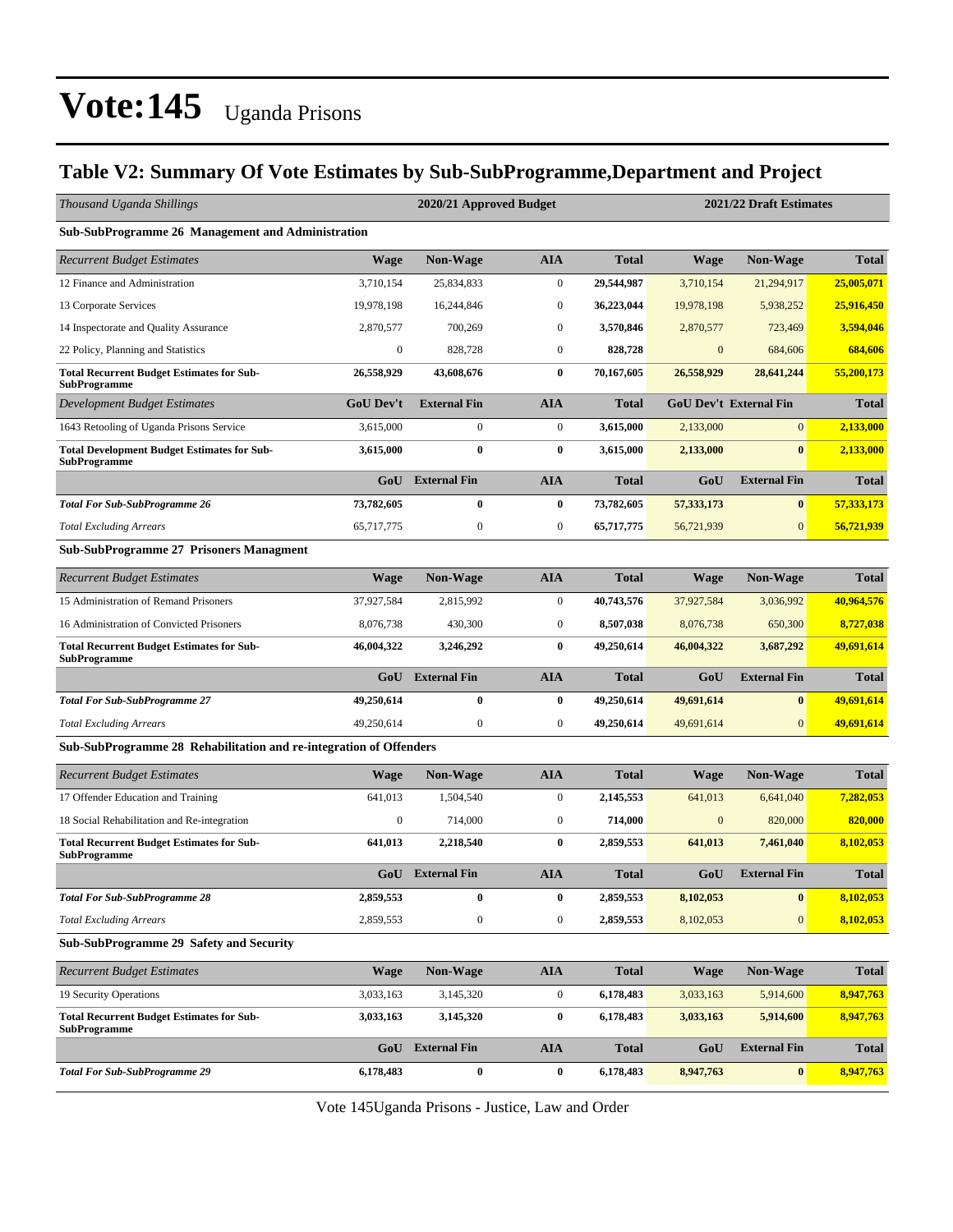| <b>Total Excluding Arrears</b>                                                           | 6.178.483        | $\mathbf{0}$        | $\theta$       | 6,178,483    | 8,947,763     | $\Omega$                      | 8,947,763    |
|------------------------------------------------------------------------------------------|------------------|---------------------|----------------|--------------|---------------|-------------------------------|--------------|
| Sub-SubProgramme 30 Human Rights and Welfare                                             |                  |                     |                |              |               |                               |              |
| <b>Recurrent Budget Estimates</b>                                                        | <b>Wage</b>      | <b>Non-Wage</b>     | <b>AIA</b>     | <b>Total</b> | <b>Wage</b>   | Non-Wage                      | <b>Total</b> |
| 04 Prison Medical Services                                                               | 2,756,833        | 2,575,663           | $\overline{0}$ | 5,332,496    | 2,756,833     | 2,836,813                     | 5,593,646    |
| 20 Care and Human Rights                                                                 | 936,148          | 115,633,296         | $\mathbf{0}$   | 116,569,444  | 936,148       | 110,421,101                   | 111,357,249  |
| 21 Social Welfare Services                                                               | 880,261          | 1,370,125           | $\overline{0}$ | 2,250,386    | 880,261       | 2,376,458                     | 3,256,719    |
| <b>Total Recurrent Budget Estimates for Sub-</b><br><b>SubProgramme</b>                  | 4,573,242        | 119,579,084         | $\bf{0}$       | 124,152,326  | 4,573,242     | 115,634,372                   | 120,207,614  |
|                                                                                          | GoU              | <b>External Fin</b> | <b>AIA</b>     | <b>Total</b> | GoU           | <b>External Fin</b>           | <b>Total</b> |
| <b>Total For Sub-SubProgramme 30</b>                                                     | 124, 152, 326    | $\bf{0}$            | $\bf{0}$       | 124,152,326  | 120,207,614   | $\bf{0}$                      | 120,207,614  |
| <b>Total Excluding Arrears</b>                                                           | 107,136,815      | $\mathbf{0}$        | $\overline{0}$ | 107,136,815  | 110,841,825   | $\overline{0}$                | 110,841,825  |
| <b>Sub-SubProgramme 31 Prisons Production</b>                                            |                  |                     |                |              |               |                               |              |
| <b>Development Budget Estimates</b>                                                      | <b>GoU Dev't</b> | <b>External Fin</b> | <b>AIA</b>     | <b>Total</b> |               | <b>GoU Dev't External Fin</b> | <b>Total</b> |
| 0386 Assistance to the UPS                                                               | 19,135,996       | $\mathbf{0}$        | $\mathbf{0}$   | 19,135,996   | $\Omega$      | $\overline{0}$                | $\mathbf{0}$ |
| 1395 The maize seed and cotton production project under<br><b>Uganda Prisons Service</b> | 7,855,540        | $\mathbf{0}$        | $\mathbf{0}$   | 7,855,540    | 32,453,536    | $\mathbf{0}$                  | 32,453,536   |
| 1443 Revitalisation of Prison Industries                                                 | 6,670,000        | $\mathbf{0}$        | $\overline{0}$ | 6.670.000    | 3,940,000     | $\overline{0}$                | 3,940,000    |
| <b>Total Development Budget Estimates for Sub-</b><br><b>SubProgramme</b>                | 33,661,536       | $\bf{0}$            | $\mathbf{0}$   | 33,661,536   | 36,393,536    | $\mathbf{0}$                  | 36,393,536   |
|                                                                                          | Gol              | <b>External Fin</b> | <b>AIA</b>     | <b>Total</b> | GoU           | <b>External Fin</b>           | <b>Total</b> |
| <b>Total For Sub-SubProgramme 31</b>                                                     | 33,661,536       | $\bf{0}$            | $\bf{0}$       | 33,661,536   | 36,393,536    | $\bf{0}$                      | 36,393,536   |
| <b>Total Excluding Arrears</b>                                                           | 33,661,536       | $\mathbf{0}$        | $\overline{0}$ | 33,661,536   | 36,393,536    | $\overline{0}$                | 36,393,536   |
| <b>Total Vote 145</b>                                                                    | 289,885,118      | $\bf{0}$            | $\bf{0}$       | 289,885,118  | 280, 675, 754 | $\mathbf{0}$                  | 280,675,754  |
| <b>Total Excluding Arrears</b>                                                           | 264,804,777      | $\overline{0}$      | $\Omega$       | 264,804,777  | 270,698,731   | $\Omega$                      | 270,698,731  |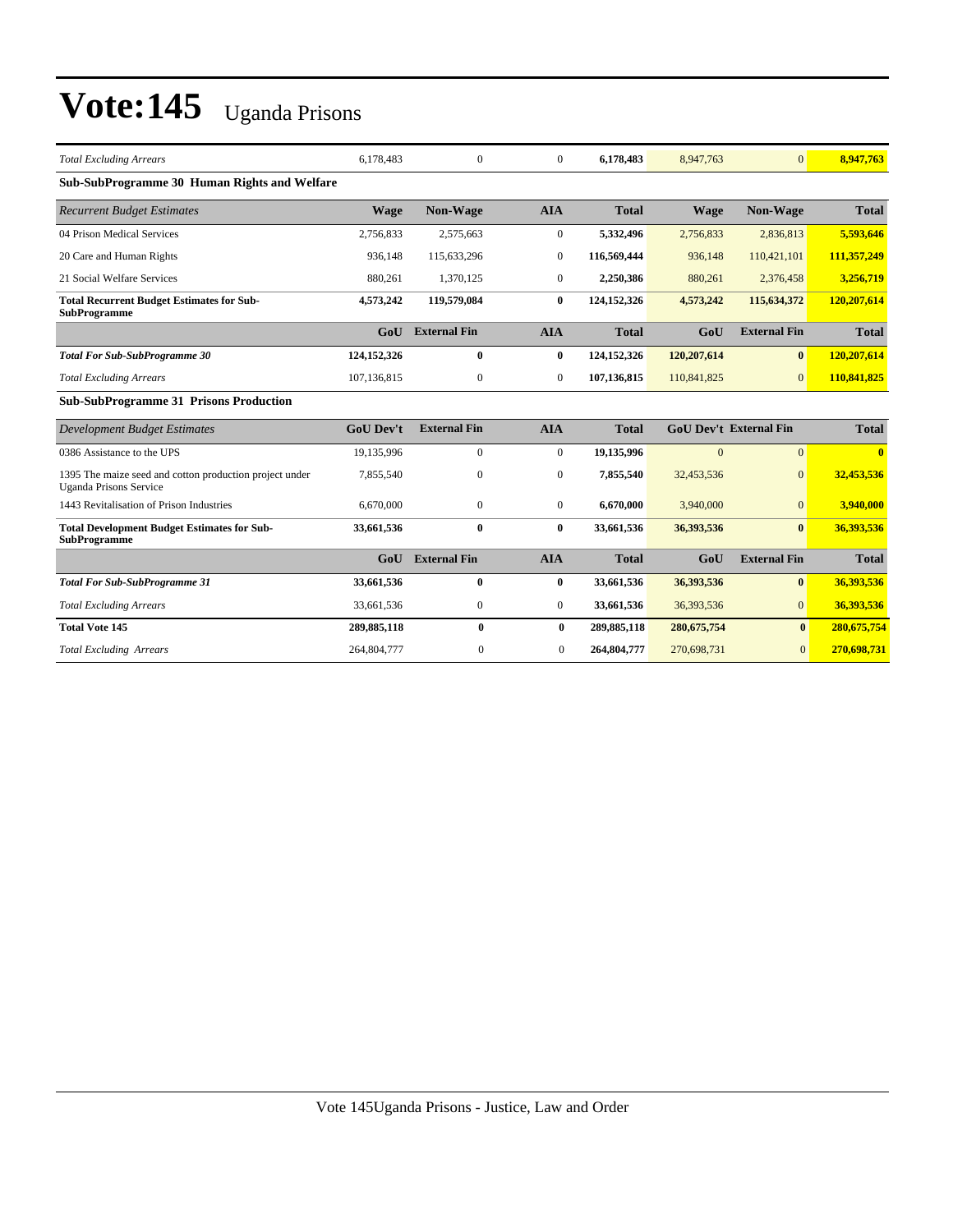#### **Table V3: Summary Vote Estimates by Item**

| GoU<br><b>External Fin</b><br>AIA<br><b>Total</b><br>GoU<br><b>External Fin</b><br><b>Employees, Goods and Services (Outputs Provided)</b><br>248,699,637<br>$\bf{0}$<br>$\bf{0}$<br>248,699,637<br>234,095,195<br>$\bf{0}$<br>211101 General Staff Salaries<br>80,646,961<br>$\bf{0}$<br>$\bf{0}$<br>80,646,961<br>$\bf{0}$<br>80,646,961<br>$\bf{0}$<br>3,422,802<br>211103 Allowances (Inc. Casuals, Temporary)<br>3,422,802<br>$\bf{0}$<br>2,497,213<br>$\bf{0}$<br>163,708<br>$\bf{0}$<br>$\bf{0}$<br>163,708<br>163,708<br>$\bf{0}$<br>211104 Statutory salaries<br>$\bf{0}$<br>212102 Pension for General Civil Service<br>7,114,524<br>$\bf{0}$<br>7,114,524<br>7,275,762<br>$\bf{0}$<br>$\bf{0}$<br>$\bf{0}$<br>711,933<br>$\bf{0}$<br>213001 Medical expenses (To employees)<br>711,933<br>411,933<br>$\bf{0}$<br>286,000<br>426,000<br>213002 Incapacity, death benefits and funeral expenses<br>286,000<br>0<br>$\bf{0}$<br>$\bf{0}$<br>$\bf{0}$<br>3,070,717<br>213004 Gratuity Expenses<br>2,764,701<br>2,764,701<br>$\bf{0}$ | Thousand Uganda Shillings | 2020/21 Approved Budget |  | 2021/22 Draft Estimates |  |              |  |
|---------------------------------------------------------------------------------------------------------------------------------------------------------------------------------------------------------------------------------------------------------------------------------------------------------------------------------------------------------------------------------------------------------------------------------------------------------------------------------------------------------------------------------------------------------------------------------------------------------------------------------------------------------------------------------------------------------------------------------------------------------------------------------------------------------------------------------------------------------------------------------------------------------------------------------------------------------------------------------------------------------------------------------------------|---------------------------|-------------------------|--|-------------------------|--|--------------|--|
|                                                                                                                                                                                                                                                                                                                                                                                                                                                                                                                                                                                                                                                                                                                                                                                                                                                                                                                                                                                                                                             |                           |                         |  |                         |  | <b>Total</b> |  |
|                                                                                                                                                                                                                                                                                                                                                                                                                                                                                                                                                                                                                                                                                                                                                                                                                                                                                                                                                                                                                                             |                           |                         |  |                         |  | 234,095,195  |  |
|                                                                                                                                                                                                                                                                                                                                                                                                                                                                                                                                                                                                                                                                                                                                                                                                                                                                                                                                                                                                                                             |                           |                         |  |                         |  | 80,646,961   |  |
|                                                                                                                                                                                                                                                                                                                                                                                                                                                                                                                                                                                                                                                                                                                                                                                                                                                                                                                                                                                                                                             |                           |                         |  |                         |  | 2,497,213    |  |
|                                                                                                                                                                                                                                                                                                                                                                                                                                                                                                                                                                                                                                                                                                                                                                                                                                                                                                                                                                                                                                             |                           |                         |  |                         |  | 163,708      |  |
|                                                                                                                                                                                                                                                                                                                                                                                                                                                                                                                                                                                                                                                                                                                                                                                                                                                                                                                                                                                                                                             |                           |                         |  |                         |  | 7,275,762    |  |
|                                                                                                                                                                                                                                                                                                                                                                                                                                                                                                                                                                                                                                                                                                                                                                                                                                                                                                                                                                                                                                             |                           |                         |  |                         |  | 411,933      |  |
|                                                                                                                                                                                                                                                                                                                                                                                                                                                                                                                                                                                                                                                                                                                                                                                                                                                                                                                                                                                                                                             |                           |                         |  |                         |  | 426,000      |  |
|                                                                                                                                                                                                                                                                                                                                                                                                                                                                                                                                                                                                                                                                                                                                                                                                                                                                                                                                                                                                                                             |                           |                         |  |                         |  | 3,070,717    |  |
| $\bf{0}$<br>$\bf{0}$<br>164,480<br>164,480<br>$\bf{0}$<br>221001 Advertising and Public Relations<br>164,480                                                                                                                                                                                                                                                                                                                                                                                                                                                                                                                                                                                                                                                                                                                                                                                                                                                                                                                                |                           |                         |  |                         |  | 164,480      |  |
| $\bf{0}$<br>221002 Workshops and Seminars<br>848,500<br>$\bf{0}$<br>848,500<br>102,500<br>$\bf{0}$                                                                                                                                                                                                                                                                                                                                                                                                                                                                                                                                                                                                                                                                                                                                                                                                                                                                                                                                          |                           |                         |  |                         |  | 102,500      |  |
| 15,268,452<br>$\bf{0}$<br>$\bf{0}$<br>15,268,452<br>$\bf{0}$<br>221003 Staff Training<br>5,644,358                                                                                                                                                                                                                                                                                                                                                                                                                                                                                                                                                                                                                                                                                                                                                                                                                                                                                                                                          |                           |                         |  |                         |  | 5,644,358    |  |
| 267,000<br>$\bf{0}$<br>267,000<br>221004 Recruitment Expenses<br>0<br>$\bf{0}$<br>$\bf{0}$                                                                                                                                                                                                                                                                                                                                                                                                                                                                                                                                                                                                                                                                                                                                                                                                                                                                                                                                                  |                           |                         |  |                         |  | $\bf{0}$     |  |
| $\bf{0}$<br>$\bf{0}$<br>1,662,000<br>221006 Commissions and related charges<br>650,000<br>650,000<br>$\bf{0}$                                                                                                                                                                                                                                                                                                                                                                                                                                                                                                                                                                                                                                                                                                                                                                                                                                                                                                                               |                           |                         |  |                         |  | 1,662,000    |  |
| 10,080<br>$\bf{0}$<br>$\bf{0}$<br>10,080<br>10,080<br>$\bf{0}$<br>221007 Books, Periodicals & Newspapers                                                                                                                                                                                                                                                                                                                                                                                                                                                                                                                                                                                                                                                                                                                                                                                                                                                                                                                                    |                           |                         |  |                         |  | 10,080       |  |
| $\bf{0}$<br>221008 Computer supplies and Information Technology<br>88,000<br>0<br>88,000<br>591,000<br>$\bf{0}$<br>(TT)                                                                                                                                                                                                                                                                                                                                                                                                                                                                                                                                                                                                                                                                                                                                                                                                                                                                                                                     |                           |                         |  |                         |  | 591,000      |  |
| 221009 Welfare and Entertainment<br>372,000<br>$\bf{0}$<br>$\bf{0}$<br>372,000<br>122,000<br>$\bf{0}$                                                                                                                                                                                                                                                                                                                                                                                                                                                                                                                                                                                                                                                                                                                                                                                                                                                                                                                                       |                           |                         |  |                         |  | 122,000      |  |
| 81,478,859<br>$\bf{0}$<br>$\bf{0}$<br>81,478,859<br>76,052,500<br>$\bf{0}$<br>221010 Special Meals and Drinks                                                                                                                                                                                                                                                                                                                                                                                                                                                                                                                                                                                                                                                                                                                                                                                                                                                                                                                               |                           |                         |  |                         |  | 76,052,500   |  |
| $\bf{0}$<br>$\bf{0}$<br>221011 Printing, Stationery, Photocopying and Binding<br>1,876,256<br>$\bf{0}$<br>1,876,256<br>1,376,134                                                                                                                                                                                                                                                                                                                                                                                                                                                                                                                                                                                                                                                                                                                                                                                                                                                                                                            |                           |                         |  |                         |  | 1,376,134    |  |
| 970,000<br>$\bf{0}$<br>970,000<br>820,000<br>221012 Small Office Equipment<br>$\bf{0}$<br>$\bf{0}$                                                                                                                                                                                                                                                                                                                                                                                                                                                                                                                                                                                                                                                                                                                                                                                                                                                                                                                                          |                           |                         |  |                         |  | 820,000      |  |
| $\bf{0}$<br>$\bf{0}$<br>$\bf{0}$<br>221016 IFMS Recurrent costs<br>147,000<br>147,000<br>147,000                                                                                                                                                                                                                                                                                                                                                                                                                                                                                                                                                                                                                                                                                                                                                                                                                                                                                                                                            |                           |                         |  |                         |  | 147,000      |  |
| 9,894<br>9,894<br>$\bf{0}$<br>$\bf{0}$<br>9,894<br>$\bf{0}$<br>221017 Subscriptions                                                                                                                                                                                                                                                                                                                                                                                                                                                                                                                                                                                                                                                                                                                                                                                                                                                                                                                                                         |                           |                         |  |                         |  | 9,894        |  |
| 221020 IPPS Recurrent Costs<br>$\bf{0}$<br>$\bf{0}$<br>21,250<br>21,250<br>21,250<br>$\bf{0}$                                                                                                                                                                                                                                                                                                                                                                                                                                                                                                                                                                                                                                                                                                                                                                                                                                                                                                                                               |                           |                         |  |                         |  | 21,250       |  |
| 302,000<br>$\bf{0}$<br>302,000<br>426,000<br>222001 Telecommunications<br>$\bf{0}$<br>$\bf{0}$                                                                                                                                                                                                                                                                                                                                                                                                                                                                                                                                                                                                                                                                                                                                                                                                                                                                                                                                              |                           |                         |  |                         |  | 426,000      |  |
| 223003 Rent – (Produced Assets) to private entities<br>1,275,000<br>$\bf{0}$<br>$\bf{0}$<br>1,275,000<br>1,620,312<br>$\bf{0}$                                                                                                                                                                                                                                                                                                                                                                                                                                                                                                                                                                                                                                                                                                                                                                                                                                                                                                              |                           |                         |  |                         |  | 1,620,312    |  |
| $\bf{0}$<br>$\bf{0}$<br>223005 Electricity<br>3,704,028<br>3,704,028<br>3,704,028<br>$\bf{0}$                                                                                                                                                                                                                                                                                                                                                                                                                                                                                                                                                                                                                                                                                                                                                                                                                                                                                                                                               |                           |                         |  |                         |  | 3,704,028    |  |
| 223006 Water<br>7,054,255<br>$\bf{0}$<br>$\bf{0}$<br>7,054,255<br>7,054,225<br>$\bf{0}$                                                                                                                                                                                                                                                                                                                                                                                                                                                                                                                                                                                                                                                                                                                                                                                                                                                                                                                                                     |                           |                         |  |                         |  | 7,054,225    |  |
| 862,450<br>1,662,500<br>223007 Other Utilities- (fuel, gas, firewood, charcoal)<br>862,450<br>$\bf{0}$<br>$\bf{0}$<br>$\bf{0}$                                                                                                                                                                                                                                                                                                                                                                                                                                                                                                                                                                                                                                                                                                                                                                                                                                                                                                              |                           |                         |  |                         |  | 1,662,500    |  |
| $\bf{0}$<br>224001 Medical Supplies<br>239,380<br>$\bf{0}$<br>239,380<br>239,380<br>$\bf{0}$                                                                                                                                                                                                                                                                                                                                                                                                                                                                                                                                                                                                                                                                                                                                                                                                                                                                                                                                                |                           |                         |  |                         |  | 239,380      |  |
| 1,317,650<br>327,650<br>327,650<br>224004 Cleaning and Sanitation<br>$\bf{0}$<br>$\bf{0}$<br>0                                                                                                                                                                                                                                                                                                                                                                                                                                                                                                                                                                                                                                                                                                                                                                                                                                                                                                                                              |                           |                         |  |                         |  | 1,317,650    |  |
| 4,545,717<br>$\bf{0}$<br>4,545,717<br>5,132,670<br>$\bf{0}$<br>224005 Uniforms, Beddings and Protective Gear<br>0                                                                                                                                                                                                                                                                                                                                                                                                                                                                                                                                                                                                                                                                                                                                                                                                                                                                                                                           |                           |                         |  |                         |  | 5,132,670    |  |
| 224006 Agricultural Supplies<br>9,526,396<br>$\bf{0}$<br>$\bf{0}$<br>9,526,396<br>9,424,860<br>$\bf{0}$                                                                                                                                                                                                                                                                                                                                                                                                                                                                                                                                                                                                                                                                                                                                                                                                                                                                                                                                     |                           |                         |  |                         |  | 9,424,860    |  |
| $\bf{0}$<br>768,000<br>225001 Consultancy Services- Short term<br>3,310,000<br>$\boldsymbol{0}$<br>3,310,000<br>$\bf{0}$                                                                                                                                                                                                                                                                                                                                                                                                                                                                                                                                                                                                                                                                                                                                                                                                                                                                                                                    |                           |                         |  |                         |  | 768,000      |  |
| $\bf{0}$<br>227001 Travel inland<br>2,727,423<br>$\bf{0}$<br>2,727,423<br>2,585,461<br>$\bf{0}$                                                                                                                                                                                                                                                                                                                                                                                                                                                                                                                                                                                                                                                                                                                                                                                                                                                                                                                                             |                           |                         |  |                         |  | 2,585,461    |  |
| 227002 Travel abroad<br>152,550<br>$\bf{0}$<br>$\bf{0}$<br>152,550<br>$\bf{0}$<br>$\bf{0}$                                                                                                                                                                                                                                                                                                                                                                                                                                                                                                                                                                                                                                                                                                                                                                                                                                                                                                                                                  |                           |                         |  |                         |  | $\bf{0}$     |  |
| 386,915<br>$\bf{0}$<br>386,915<br>386,915<br>227003 Carriage, Haulage, Freight and transport hire<br>$\bf{0}$<br>$\bf{0}$                                                                                                                                                                                                                                                                                                                                                                                                                                                                                                                                                                                                                                                                                                                                                                                                                                                                                                                   |                           |                         |  |                         |  | 386,915      |  |
| 4,402,833<br>4,587,704<br>227004 Fuel, Lubricants and Oils<br>$\bf{0}$<br>$\bf{0}$<br>4,402,833<br>$\bf{0}$                                                                                                                                                                                                                                                                                                                                                                                                                                                                                                                                                                                                                                                                                                                                                                                                                                                                                                                                 |                           |                         |  |                         |  | 4,587,704    |  |
| 2,600,000<br>$\bf{0}$<br>2,600,000<br>$\bf{0}$<br>228001 Maintenance - Civil<br>$\boldsymbol{0}$<br>5,000,000                                                                                                                                                                                                                                                                                                                                                                                                                                                                                                                                                                                                                                                                                                                                                                                                                                                                                                                               |                           |                         |  |                         |  | 5,000,000    |  |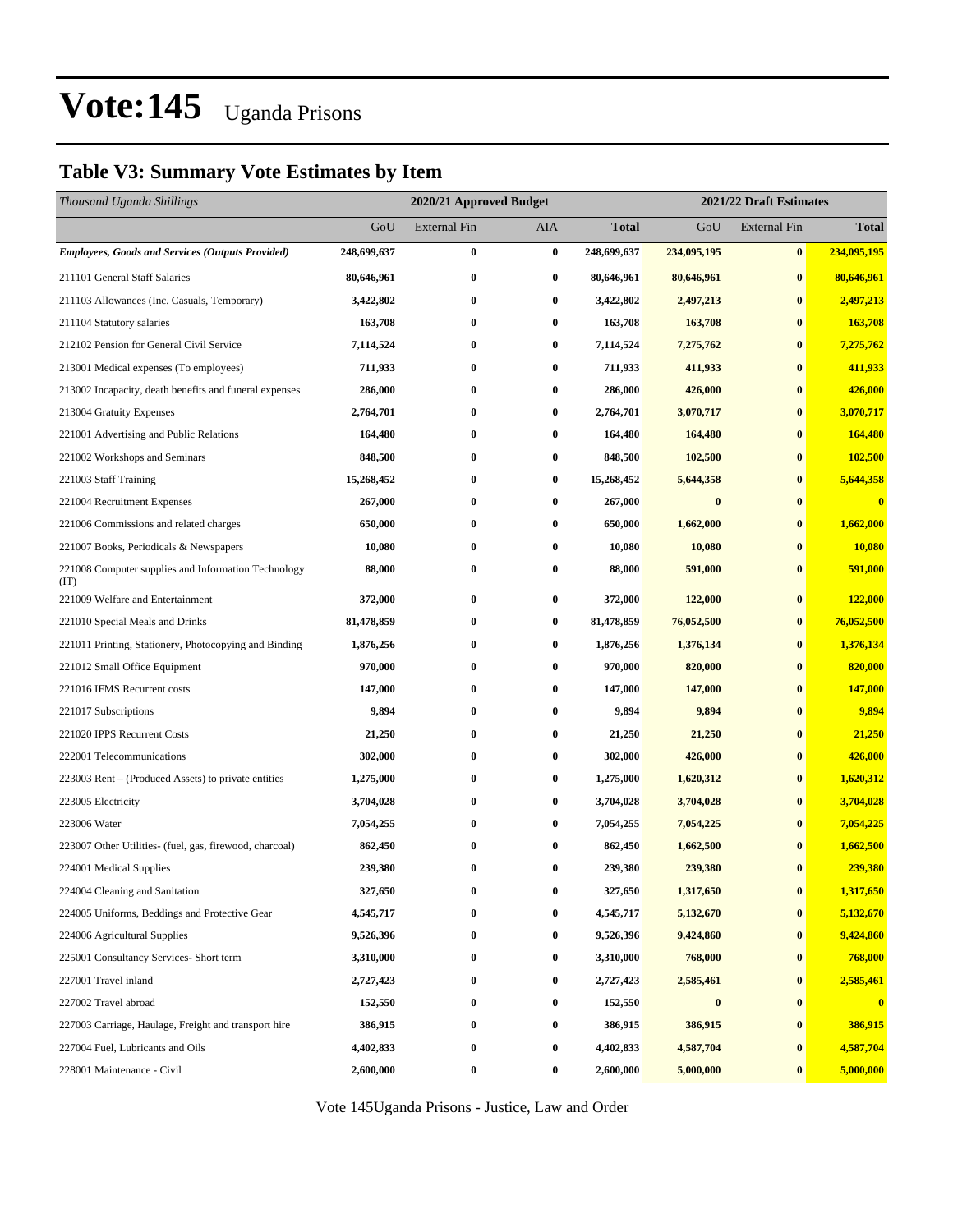| 228002 Maintenance - Vehicles                                      | 2,018,000   | $\mathbf{0}$ | $\bf{0}$       | 2,018,000   | 3,518,000     | $\bf{0}$       | 3,518,000    |
|--------------------------------------------------------------------|-------------|--------------|----------------|-------------|---------------|----------------|--------------|
| 228003 Maintenance - Machinery, Equipment &<br>Furniture           | 1,665,991   | $\bf{0}$     | 0              | 1,665,991   | 1,645,000     | $\mathbf{0}$   | 1,645,000    |
| 228004 Maintenance – Other                                         | 470,000     | $\bf{0}$     | $\bf{0}$       | 470,000     | 705,000       | $\mathbf{0}$   | 705,000      |
| 229201 Sale of goods purchased for resale                          | 5,794,500   | $\bf{0}$     | $\bf{0}$       | 5,794,500   | 3,050,050     | $\bf{0}$       | 3,050,050    |
| 282101 Donations                                                   | 52,149      | $\bf{0}$     | $\bf{0}$       | 52,149      | 51,950        | $\bf{0}$       | 51,950       |
| Grants, Transfers and Subsides (Outputs Funded)                    | 600,000     | $\bf{0}$     | $\bf{0}$       | 600,000     | 1,000,000     | $\mathbf{0}$   | 1,000,000    |
| 263104 Transfers to other govt. Units (Current)                    | 600,000     | $\bf{0}$     | $\bf{0}$       | 600,000     | 1,000,000     | $\bf{0}$       | 1,000,000    |
| <b>Investment</b> (Capital Purchases)                              | 15,505,140  | $\bf{0}$     | $\bf{0}$       | 15,505,140  | 35,603,536    | $\bf{0}$       | 35,603,536   |
| 281503 Engineering and Design Studies & Plans for<br>capital works | 200,000     | $\bf{0}$     | 0              | 200.000     | $\bf{0}$      | $\mathbf{0}$   | $\bf{0}$     |
| 281504 Monitoring, Supervision & Appraisal of Capital<br>work      | 104,140     | $\bf{0}$     | 0              | 104,140     | 87,537        | $\bf{0}$       | 87,537       |
| 311101 Land                                                        | 800,000     | $\mathbf{0}$ | 0              | 800,000     | $\mathbf{0}$  | $\mathbf{0}$   | $\mathbf{0}$ |
| 312101 Non-Residential Buildings                                   | 1,000,000   | $\mathbf{0}$ | 0              | 1,000,000   | 1,350,000     | $\bf{0}$       | 1,350,000    |
| 312102 Residential Buildings                                       | 8,640,000   | $\mathbf{0}$ | 0              | 8,640,000   | 13,290,999    | $\mathbf{0}$   | 13,290,999   |
| 312201 Transport Equipment                                         | 1,675,000   | $\bf{0}$     | 0              | 1,675,000   | 4,825,000     | $\bf{0}$       | 4,825,000    |
| 312202 Machinery and Equipment                                     | 3,086,000   | $\bf{0}$     | 0              | 3,086,000   | 15,050,000    | $\mathbf{0}$   | 15,050,000   |
| 312207 Classified Assets                                           | $\bf{0}$    | $\bf{0}$     | $\bf{0}$       | $\bf{0}$    | 1,000,000     | $\bf{0}$       | 1,000,000    |
| <b>Arrears</b>                                                     | 25,080,341  | $\bf{0}$     | $\bf{0}$       | 25,080,341  | 9,977,023     | $\mathbf{0}$   | 9,977,023    |
| 321605 Domestic arrears (Budgeting)                                | 17,015,511  | $\bf{0}$     | $\bf{0}$       | 17,015,511  | 9,809,789     | $\bf{0}$       | 9,809,789    |
| 321608 General Public Service Pension arrears<br>(Budgeting)       | $\mathbf 0$ | $\bf{0}$     | 0              | $\bf{0}$    | 167,233       | $\mathbf{0}$   | 167,233      |
| 321612 Water arrears(Budgeting)                                    | 1,030,405   | $\bf{0}$     | $\bf{0}$       | 1,030,405   | $\mathbf{0}$  | $\mathbf{0}$   |              |
| 321614 Electricity arrears (Budgeting)                             | 7,034,425   | $\bf{0}$     | $\bf{0}$       | 7,034,425   | $\mathbf{0}$  | $\bf{0}$       | $\mathbf{0}$ |
| <b>Grand Total Vote 145</b>                                        | 289,885,118 | $\bf{0}$     | $\bf{0}$       | 289,885,118 | 280, 675, 754 | $\bf{0}$       | 280,675,754  |
| <b>Total Excluding Arrears</b>                                     | 264,804,777 | $\mathbf{0}$ | $\overline{0}$ | 264,804,777 | 270,698,731   | $\overline{0}$ | 270,698,731  |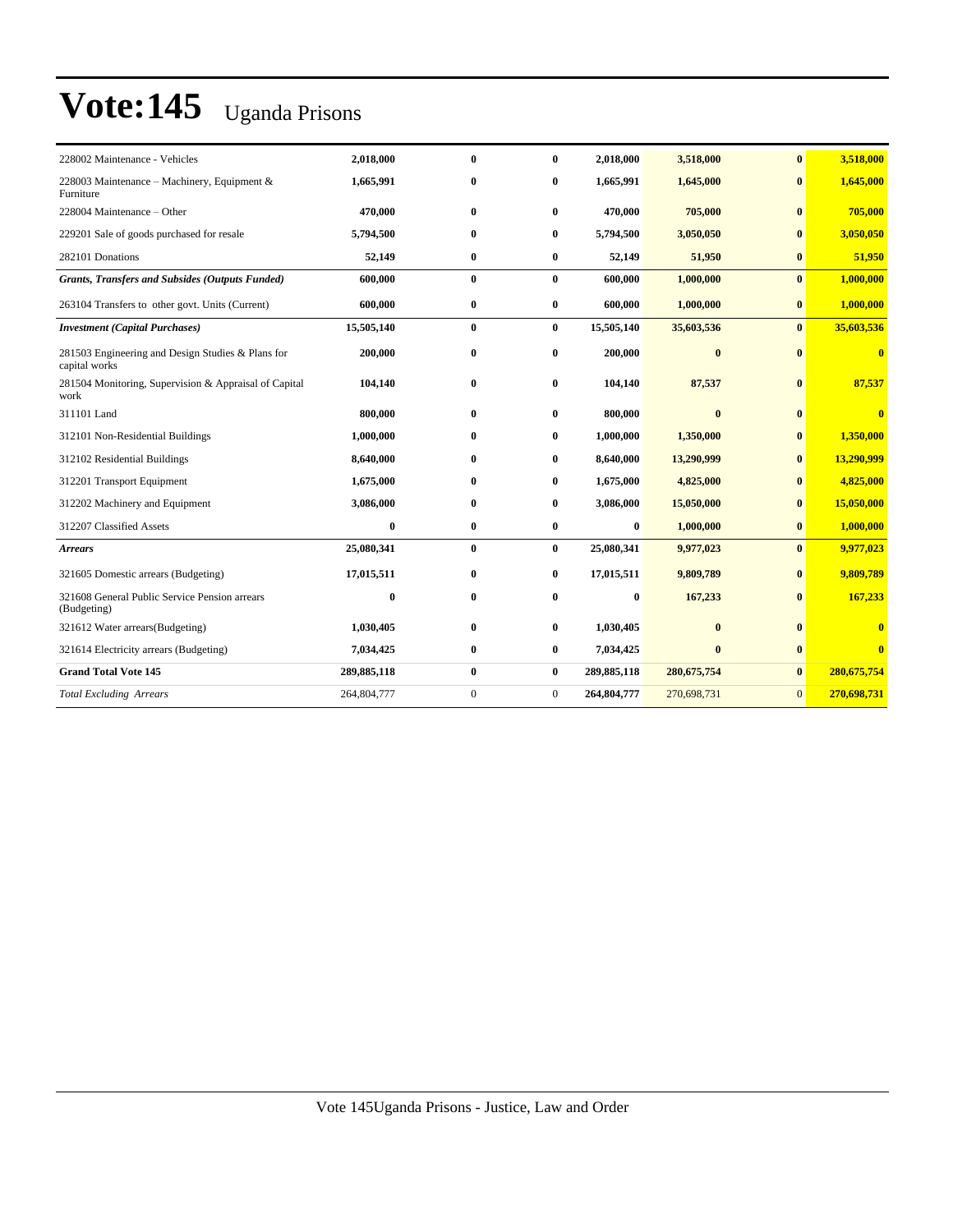#### **Table V4: Detailed Estimates by Sub-SubProgramme, Department,Project and Output and Item**

#### *Sub-SubProgrammme 26 Management and Administration*

*Recurrent Budget Estimates*

#### **Department 12 Finance and Administration**

| Thousand Uganda Shillings                                                |                  | 2021/22 Draft Estimates<br>2020/21 Approved Budget |                  |              |                  |                  |                         |
|--------------------------------------------------------------------------|------------------|----------------------------------------------------|------------------|--------------|------------------|------------------|-------------------------|
| <b>Outputs Provided</b>                                                  | Wage             | Non Wage                                           | AIA              | <b>Total</b> | Wage             | Non Wage         | <b>Total</b>            |
| Budget Output 122601 Administration, planning, policy & support services |                  |                                                    |                  |              |                  |                  |                         |
| 211101 General Staff Salaries                                            | 3,546,446        | $\mathbf{0}$                                       | $\mathbf{0}$     | 3,546,446    | 3,546,446        | $\mathbf{0}$     | 3,546,446               |
| 211103 Allowances (Inc. Casuals, Temporary)                              | $\boldsymbol{0}$ | 1,510,000                                          | $\boldsymbol{0}$ | 1,510,000    | $\boldsymbol{0}$ | 1,263,213        | 1,263,213               |
| 211104 Statutory salaries                                                | 163,708          | $\boldsymbol{0}$                                   | $\overline{0}$   | 163,708      | 163,708          | $\boldsymbol{0}$ | 163,708                 |
| 212102 Pension for General Civil Service                                 | $\mathbf{0}$     | 7,114,524                                          | $\overline{0}$   | 7,114,524    | $\mathbf{0}$     | 7,275,762        | 7,275,762               |
| 213004 Gratuity Expenses                                                 | $\mathbf{0}$     | 2,411,401                                          | $\overline{0}$   | 2,411,401    | $\mathbf{0}$     | 2,497,417        | 2,497,417               |
| 221001 Advertising and Public Relations                                  | $\mathbf{0}$     | 80,000                                             | $\overline{0}$   | 80,000       | $\mathbf{0}$     | 80,000           | 80,000                  |
| 221002 Workshops and Seminars                                            | $\mathbf{0}$     | 171,000                                            | $\overline{0}$   | 171,000      | $\mathbf{0}$     | 51,000           | 51,000                  |
| 221003 Staff Training                                                    | $\mathbf{0}$     | 210,000                                            | $\overline{0}$   | 210,000      | $\mathbf{0}$     | 190,000          | 190,000                 |
| 221006 Commissions and related charges                                   | $\mathbf{0}$     | 240,000                                            | $\overline{0}$   | 240,000      | $\mathbf{0}$     | 670,000          | 670,000                 |
| 221007 Books, Periodicals & Newspapers                                   | $\boldsymbol{0}$ | 10,080                                             | $\boldsymbol{0}$ | 10,080       | $\boldsymbol{0}$ | 10,080           | 10,080                  |
| 221008 Computer supplies and Information Technology (IT)                 | $\boldsymbol{0}$ | 76,000                                             | $\overline{0}$   | 76,000       | $\boldsymbol{0}$ | 76,000           | 76,000                  |
| 221009 Welfare and Entertainment                                         | $\mathbf{0}$     | 89,000                                             | $\overline{0}$   | 89,000       | $\mathbf{0}$     | 40,000           | 40,000                  |
| 221011 Printing, Stationery, Photocopying and Binding                    | $\mathbf{0}$     | 592,528                                            | $\overline{0}$   | 592,528      | $\mathbf{0}$     | 341,528          | 341,528                 |
| 221016 IFMS Recurrent costs                                              | $\mathbf{0}$     | 147,000                                            | $\overline{0}$   | 147,000      | $\mathbf{0}$     | 147,000          | 147,000                 |
| 221020 IPPS Recurrent Costs                                              | $\mathbf{0}$     | 21,250                                             | $\overline{0}$   | 21,250       | $\mathbf{0}$     | 21,250           | 21,250                  |
| 222001 Telecommunications                                                | $\mathbf{0}$     | 302,000                                            | $\overline{0}$   | 302,000      | $\mathbf{0}$     | 420,000          | 420,000                 |
| 223003 Rent – (Produced Assets) to private entities                      | $\boldsymbol{0}$ | 675,000                                            | $\overline{0}$   | 675,000      | $\mathbf{0}$     | 1,620,312        | 1,620,312               |
| 223005 Electricity                                                       | $\boldsymbol{0}$ | 150,000                                            | $\overline{0}$   | 150,000      | $\boldsymbol{0}$ | 150,000          | 150,000                 |
| 223006 Water                                                             | $\mathbf{0}$     | 50,000                                             | $\mathbf{0}$     | 50,000       | $\boldsymbol{0}$ | 50,000           | 50,000                  |
| 223007 Other Utilities- (fuel, gas, firewood, charcoal)                  | $\mathbf{0}$     | 62,450                                             | $\overline{0}$   | 62,450       | $\mathbf{0}$     | 62,500           | 62,500                  |
| 224004 Cleaning and Sanitation                                           | $\mathbf{0}$     | 10,000                                             | $\overline{0}$   | 10,000       | $\mathbf{0}$     | 300,000          | 300,000                 |
| 227001 Travel inland                                                     | $\mathbf{0}$     | 567,672                                            | $\overline{0}$   | 567,672      | $\mathbf{0}$     | 551,671          | 551,671                 |
| 227002 Travel abroad                                                     | $\mathbf{0}$     | 152,550                                            | $\overline{0}$   | 152,550      | $\mathbf{0}$     | $\mathbf{0}$     | $\overline{\mathbf{0}}$ |
| 227004 Fuel, Lubricants and Oils                                         | $\mathbf{0}$     | 433,400                                            | $\overline{0}$   | 433,400      | $\mathbf{0}$     | 458,000          | 458,000                 |
| 228002 Maintenance - Vehicles                                            | $\boldsymbol{0}$ | 2,000,000                                          | $\mathbf{0}$     | 2,000,000    | $\mathbf{0}$     | 3,500,000        | 3,500,000               |
| 228003 Maintenance - Machinery, Equipment & Furniture                    | $\boldsymbol{0}$ | 172,000                                            | $\overline{0}$   | 172,000      | $\mathbf{0}$     | 151,000          | 151,000                 |
| 228004 Maintenance - Other                                               | $\mathbf{0}$     | 470,000                                            | $\overline{0}$   | 470,000      | $\mathbf{0}$     | 705,000          | 705,000                 |
| 282101 Donations                                                         | $\mathbf{0}$     | 52,149                                             | $\overline{0}$   | 52,149       | $\mathbf{0}$     | 51,950           | 51,950                  |
| <b>Total Cost of Budget Output 01</b>                                    | 3,710,154        | 17,770,003                                         | 0                | 21,480,157   | 3,710,154        | 20,683,683       | 24,393,837              |
| <b>Total Cost Of Outputs Provided</b>                                    | 3,710,154        | 17,770,003                                         | $\bf{0}$         | 21,480,157   | 3,710,154        | 20,683,683       | 24,393,837              |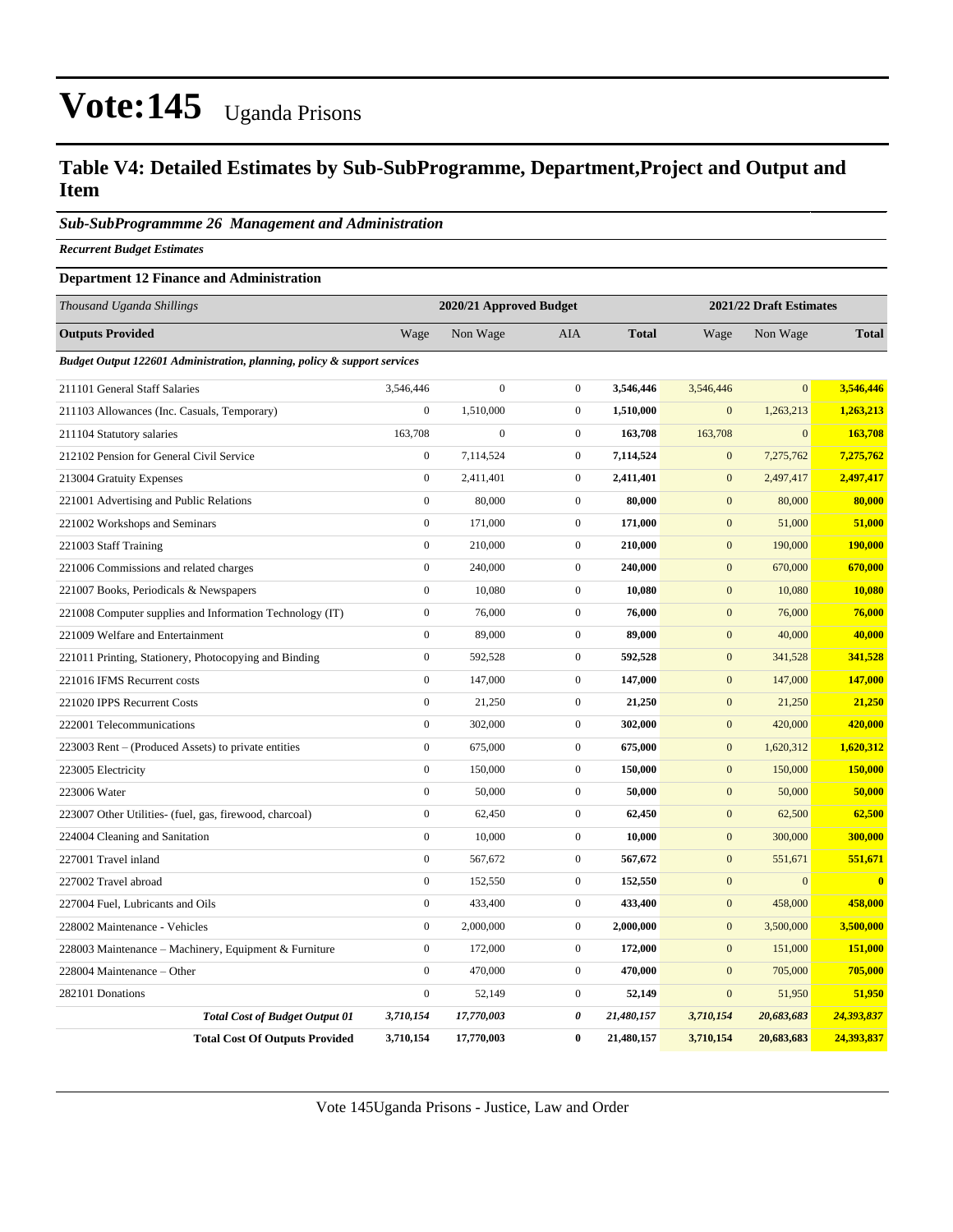| <b>Arrears</b>                                                           | Wage             | Non Wage                | <b>AIA</b>       | <b>Total</b> | Wage                    | Non Wage                | <b>Total</b>   |
|--------------------------------------------------------------------------|------------------|-------------------------|------------------|--------------|-------------------------|-------------------------|----------------|
| <b>Budget Output 122699 Arrears</b>                                      |                  |                         |                  |              |                         |                         |                |
| 321605 Domestic arrears (Budgeting)                                      | $\mathbf{0}$     | $\overline{0}$          | $\boldsymbol{0}$ | $\bf{0}$     | $\mathbf{0}$            | 444,000                 | 444,000        |
| 321608 General Public Service Pension arrears (Budgeting)                | $\boldsymbol{0}$ | $\mathbf{0}$            | $\boldsymbol{0}$ | $\bf{0}$     | $\mathbf{0}$            | 167,233                 | 167,233        |
| 321612 Water arrears (Budgeting)                                         | $\mathbf{0}$     | 1,030,405               | $\boldsymbol{0}$ | 1,030,405    | $\boldsymbol{0}$        | $\overline{0}$          | $\bf{0}$       |
| 321614 Electricity arrears (Budgeting)                                   | $\mathbf{0}$     | 7,034,425               | $\boldsymbol{0}$ | 7,034,425    | $\boldsymbol{0}$        | $\overline{0}$          | $\bf{0}$       |
| <b>Total Cost of Budget Output 99</b>                                    | 0                | 8,064,830               | 0                | 8,064,830    | $\boldsymbol{\theta}$   | 611,233                 | 611,233        |
| <b>Total Cost Of Arrears</b>                                             | $\bf{0}$         | 8,064,830               | $\bf{0}$         | 8,064,830    | $\bf{0}$                | 611,233                 | 611,233        |
| <b>Total Cost for Department 12</b>                                      | 3,710,154        | 25,834,833              | $\bf{0}$         | 29,544,987   | 3,710,154               | 21,294,917              | 25,005,071     |
| <b>Total Excluding Arrears</b>                                           | 3,710,154        | 17,770,003              | $\boldsymbol{0}$ | 21,480,157   | 3,710,154               | 20,683,683              | 24,393,837     |
| <b>Department 13 Corporate Services</b>                                  |                  |                         |                  |              |                         |                         |                |
| Thousand Uganda Shillings                                                |                  | 2020/21 Approved Budget |                  |              |                         | 2021/22 Draft Estimates |                |
| <b>Outputs Provided</b>                                                  | Wage             | Non Wage                | AIA              | <b>Total</b> | Wage                    | Non Wage                | <b>Total</b>   |
| Budget Output 122601 Administration, planning, policy & support services |                  |                         |                  |              |                         |                         |                |
| 211101 General Staff Salaries                                            | 19,978,198       | $\mathbf{0}$            | $\boldsymbol{0}$ | 19,978,198   | 19,978,198              | $\overline{0}$          | 19.978.198     |
| 211103 Allowances (Inc. Casuals, Temporary)                              | $\boldsymbol{0}$ | 380,000                 | $\boldsymbol{0}$ | 380,000      | $\boldsymbol{0}$        | 32,000                  | 32,000         |
| 213001 Medical expenses (To employees)                                   | $\mathbf{0}$     | 300,000                 | $\boldsymbol{0}$ | 300,000      | $\boldsymbol{0}$        | $\overline{0}$          | $\bf{0}$       |
| 221001 Advertising and Public Relations                                  | $\boldsymbol{0}$ | 60,000                  | $\boldsymbol{0}$ | 60,000       | $\mathbf{0}$            | 60,000                  | 60,000         |
| 221002 Workshops and Seminars                                            | $\boldsymbol{0}$ | 551,500                 | $\boldsymbol{0}$ | 551,500      | $\boldsymbol{0}$        | 51,500                  | 51,500         |
| 221003 Staff Training                                                    | $\boldsymbol{0}$ | 12,853,452              | $\boldsymbol{0}$ | 12,853,452   | $\mathbf{0}$            | 3,997,858               | 3,997,858      |
| 221004 Recruitment Expenses                                              | $\boldsymbol{0}$ | 267,000                 | $\boldsymbol{0}$ | 267,000      | $\boldsymbol{0}$        | $\mathbf{0}$            | $\bf{0}$       |
| 221006 Commissions and related charges                                   | $\mathbf{0}$     | 210,000                 | $\boldsymbol{0}$ | 210,000      | $\boldsymbol{0}$        | 610,000                 | 610,000        |
| 221009 Welfare and Entertainment                                         | $\boldsymbol{0}$ | 30,000                  | $\boldsymbol{0}$ | 30,000       | $\mathbf{0}$            | 10,000                  | 10,000         |
| 221010 Special Meals and Drinks                                          | $\boldsymbol{0}$ | 270,000                 | $\mathbf{0}$     | 270,000      | $\boldsymbol{0}$        | 20,000                  | 20,000         |
| 221011 Printing, Stationery, Photocopying and Binding                    | $\mathbf{0}$     | 480,000                 | $\boldsymbol{0}$ | 480,000      | $\mathbf{0}$            | 240,000                 | 240,000        |
| 221017 Subscriptions                                                     | $\boldsymbol{0}$ | 9,894                   | $\boldsymbol{0}$ | 9,894        | $\boldsymbol{0}$        | 9,894                   | 9,894          |
| 222001 Telecommunications                                                | $\mathbf{0}$     | $\mathbf{0}$            | $\mathbf{0}$     | $\bf{0}$     | $\mathbf{0}$            | 6,000                   | 6,000          |
| 227001 Travel inland                                                     | $\boldsymbol{0}$ | 698,991                 | $\boldsymbol{0}$ | 698,991      | $\mathbf{0}$            | 711,000                 | 711,000        |
| 227004 Fuel, Lubricants and Oils                                         | $\mathbf{0}$     | 134,009                 | $\mathbf{0}$     | 134,009      | $\boldsymbol{0}$        | 140,000                 | <b>140,000</b> |
| 229201 Sale of goods purchased for resale                                | $\boldsymbol{0}$ | $\boldsymbol{0}$        | $\boldsymbol{0}$ | $\bf{0}$     | $\mathbf{0}$            | 50,000                  | 50,000         |
| <b>Total Cost of Budget Output 01</b>                                    | 19,978,198       | 16,244,846              | 0                | 36,223,044   | 19,978,198              | 5,938,252               | 25,916,450     |
| <b>Total Cost Of Outputs Provided</b>                                    | 19,978,198       | 16,244,846              | $\boldsymbol{0}$ | 36,223,044   | 19,978,198              | 5,938,252               | 25,916,450     |
| <b>Total Cost for Department 13</b>                                      | 19,978,198       | 16,244,846              | $\bf{0}$         | 36,223,044   | 19,978,198              | 5,938,252               | 25,916,450     |
| <b>Total Excluding Arrears</b>                                           | 19,978,198       | 16,244,846              | $\boldsymbol{0}$ | 36,223,044   | 19,978,198              | 5,938,252               | 25,916,450     |
| <b>Department 14 Inspectorate and Quality Assurance</b>                  |                  |                         |                  |              |                         |                         |                |
| Thousand Uganda Shillings                                                |                  | 2020/21 Approved Budget |                  |              | 2021/22 Draft Estimates |                         |                |
| <b>Outputs Provided</b>                                                  | Wage             | Non Wage                | AIA              | <b>Total</b> | Wage                    | Non Wage                | <b>Total</b>   |
| Budget Output 122601 Administration, planning, policy & support services |                  |                         |                  |              |                         |                         |                |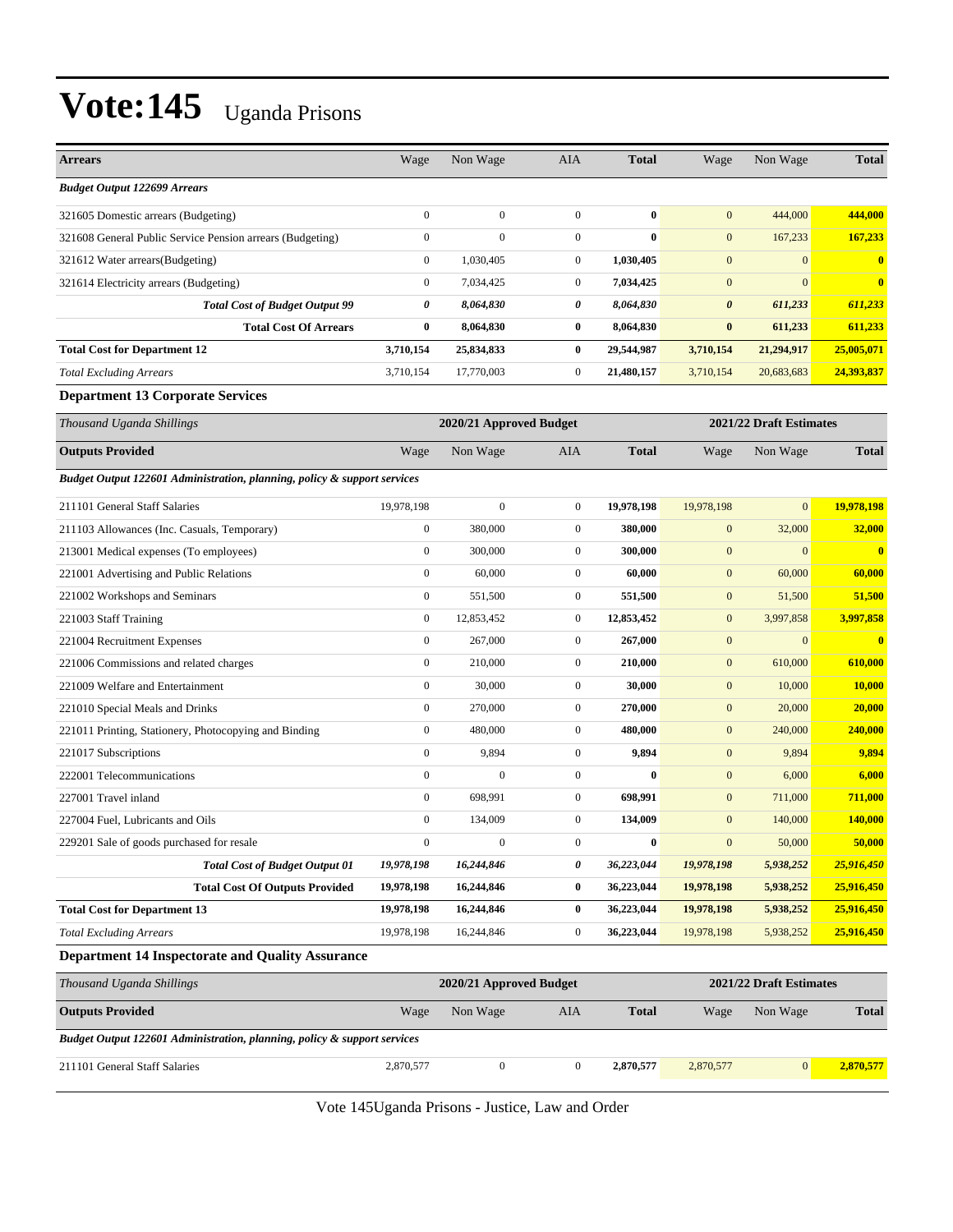| 211103 Allowances (Inc. Casuals, Temporary)           | $\mathbf{0}$ | 116,800 | $\mathbf{0}$ | 116,800   | $\mathbf{0}$ | 140,000 | 140,000   |
|-------------------------------------------------------|--------------|---------|--------------|-----------|--------------|---------|-----------|
| 221011 Printing, Stationery, Photocopying and Binding | $\mathbf{0}$ | 198,000 | $\mathbf{0}$ | 198,000   | $\mathbf{0}$ | 198,000 | 198,000   |
| 227001 Travel inland                                  | $\mathbf{0}$ | 222,000 | $\mathbf{0}$ | 222,000   | $\mathbf{0}$ | 222,000 | 222,000   |
| 227004 Fuel. Lubricants and Oils                      | $\mathbf{0}$ | 163.469 | $\mathbf{0}$ | 163,469   | $\mathbf{0}$ | 163,469 | 163,469   |
| <b>Total Cost of Budget Output 01</b>                 | 2,870,577    | 700,269 | 0            | 3.570.846 | 2,870,577    | 723,469 | 3,594,046 |
| <b>Total Cost Of Outputs Provided</b>                 | 2,870,577    | 700.269 | 0            | 3.570.846 | 2,870,577    | 723,469 | 3,594,046 |
| <b>Total Cost for Department 14</b>                   | 2,870,577    | 700.269 | $\bf{0}$     | 3.570.846 | 2,870,577    | 723,469 | 3,594,046 |
| <b>Total Excluding Arrears</b>                        | 2,870,577    | 700,269 | $\mathbf{0}$ | 3.570.846 | 2,870,577    | 723,469 | 3,594,046 |
| Donoutment 22 Dollar, Dlamping and Ctatistics         |              |         |              |           |              |         |           |

#### **Department 22 Policy, Planning and Statistics**

| Thousand Uganda Shillings                                                |                | 2020/21 Approved Budget |                |              |                       | 2021/22 Draft Estimates |                |  |
|--------------------------------------------------------------------------|----------------|-------------------------|----------------|--------------|-----------------------|-------------------------|----------------|--|
| <b>Outputs Provided</b>                                                  | Wage           | Non Wage                | <b>AIA</b>     | <b>Total</b> | Wage                  | Non Wage                | <b>Total</b>   |  |
| Budget Output 122601 Administration, planning, policy & support services |                |                         |                |              |                       |                         |                |  |
| 211103 Allowances (Inc. Casuals, Temporary)                              | $\bf{0}$       | 30,000                  | $\mathbf{0}$   | 30,000       | $\mathbf{0}$          | 30,000                  | 30,000         |  |
| 221002 Workshops and Seminars                                            | $\overline{0}$ | 126,000                 | $\overline{0}$ | 126,000      | $\mathbf{0}$          | $\mathbf{0}$            | $\overline{0}$ |  |
| 221003 Staff Training                                                    | $\mathbf{0}$   | $\mathbf{0}$            | $\mathbf{0}$   | $\bf{0}$     | $\mathbf{0}$          | 46,000                  | 46,000         |  |
| 221006 Commissions and related charges                                   | $\mathbf{0}$   | $\mathbf{0}$            | $\mathbf{0}$   | $\bf{0}$     | $\mathbf{0}$          | 30,000                  | 30,000         |  |
| 221008 Computer supplies and Information Technology (IT)                 | $\mathbf{0}$   | 12,000                  | $\overline{0}$ | 12,000       | $\mathbf{0}$          | $\overline{0}$          | $\bf{0}$       |  |
| 221009 Welfare and Entertainment                                         | $\mathbf{0}$   | 29,000                  | $\overline{0}$ | 29,000       | $\mathbf{0}$          | $\mathbf{0}$            | $\mathbf{0}$   |  |
| 221011 Printing, Stationery, Photocopying and Binding                    | $\mathbf{0}$   | 421,728                 | $\overline{0}$ | 421,728      | $\mathbf{0}$          | 412,606                 | 412,606        |  |
| 227001 Travel inland                                                     | $\mathbf{0}$   | 190,000                 | $\overline{0}$ | 190,000      | $\mathbf{0}$          | 130,000                 | 130,000        |  |
| 227004 Fuel, Lubricants and Oils                                         | $\mathbf{0}$   | 20,000                  | $\overline{0}$ | 20,000       | $\mathbf{0}$          | 36,000                  | 36,000         |  |
| <b>Total Cost of Budget Output 01</b>                                    | 0              | 828,728                 | 0              | 828,728      | $\boldsymbol{\theta}$ | 684,606                 | 684,606        |  |
| <b>Total Cost Of Outputs Provided</b>                                    | $\bf{0}$       | 828,728                 | $\bf{0}$       | 828,728      | $\bf{0}$              | 684,606                 | 684,606        |  |
| <b>Total Cost for Department 22</b>                                      | $\mathbf{0}$   | 828,728                 | $\bf{0}$       | 828,728      | $\bf{0}$              | 684,606                 | 684,606        |  |
| <b>Total Excluding Arrears</b>                                           | $\mathbf{0}$   | 828,728                 | $\overline{0}$ | 828,728      | $\mathbf{0}$          | 684,606                 | 684,606        |  |
| <b>Development Budget Estimates</b>                                      |                |                         |                |              |                       |                         |                |  |

**Project 1643 Retooling of Uganda Prisons Service** 

| Thousand Uganda Shillings                                |                               | 2020/21 Approved Budget |              | 2021/22 Draft Estimates |                |                               |              |
|----------------------------------------------------------|-------------------------------|-------------------------|--------------|-------------------------|----------------|-------------------------------|--------------|
| <b>Outputs Provided</b>                                  | <b>GoU Dev't External Fin</b> |                         | <b>AIA</b>   | <b>Total</b>            |                | <b>GoU</b> Dev't External Fin | <b>Total</b> |
| <b>Budget Output 122602 Prisons Management</b>           |                               |                         |              |                         |                |                               |              |
| 221003 Staff Training                                    | 200,000                       | $\mathbf{0}$            | $\Omega$     | 200,000                 | $\mathbf{0}$   | $\Omega$                      | $\mathbf{0}$ |
| 221008 Computer supplies and Information Technology (IT) | $\theta$                      | $\mathbf{0}$            | $\mathbf{0}$ | $\bf{0}$                | 515,000        | $\overline{0}$                | 515,000      |
| 225001 Consultancy Services- Short term                  | 1,250,000                     | $\mathbf{0}$            | $\mathbf{0}$ | 1,250,000               | 468,000        | $\overline{0}$                | 468,000      |
| 227001 Travel inland                                     | 60,000                        | $\mathbf{0}$            | $\Omega$     | 60,000                  | $\overline{0}$ | $\mathbf{0}$                  | $\mathbf{0}$ |
| 228003 Maintenance - Machinery, Equipment & Furniture    | 540,000                       | $\mathbf{0}$            | $\mathbf{0}$ | 540,000                 | $\mathbf{0}$   | $\mathbf{0}$                  | $\mathbf{0}$ |
| <b>Total Cost Of Budget Output 122602</b>                | 2,050,000                     | 0                       | 0            | 2,050,000               | 983,000        | $\boldsymbol{\theta}$         | 983,000      |
| <b>Total Cost for Outputs Provided</b>                   | 2,050,000                     | $\mathbf{0}$            | $\mathbf{0}$ | 2,050,000               | 983,000        | $\overline{0}$                | 983,000      |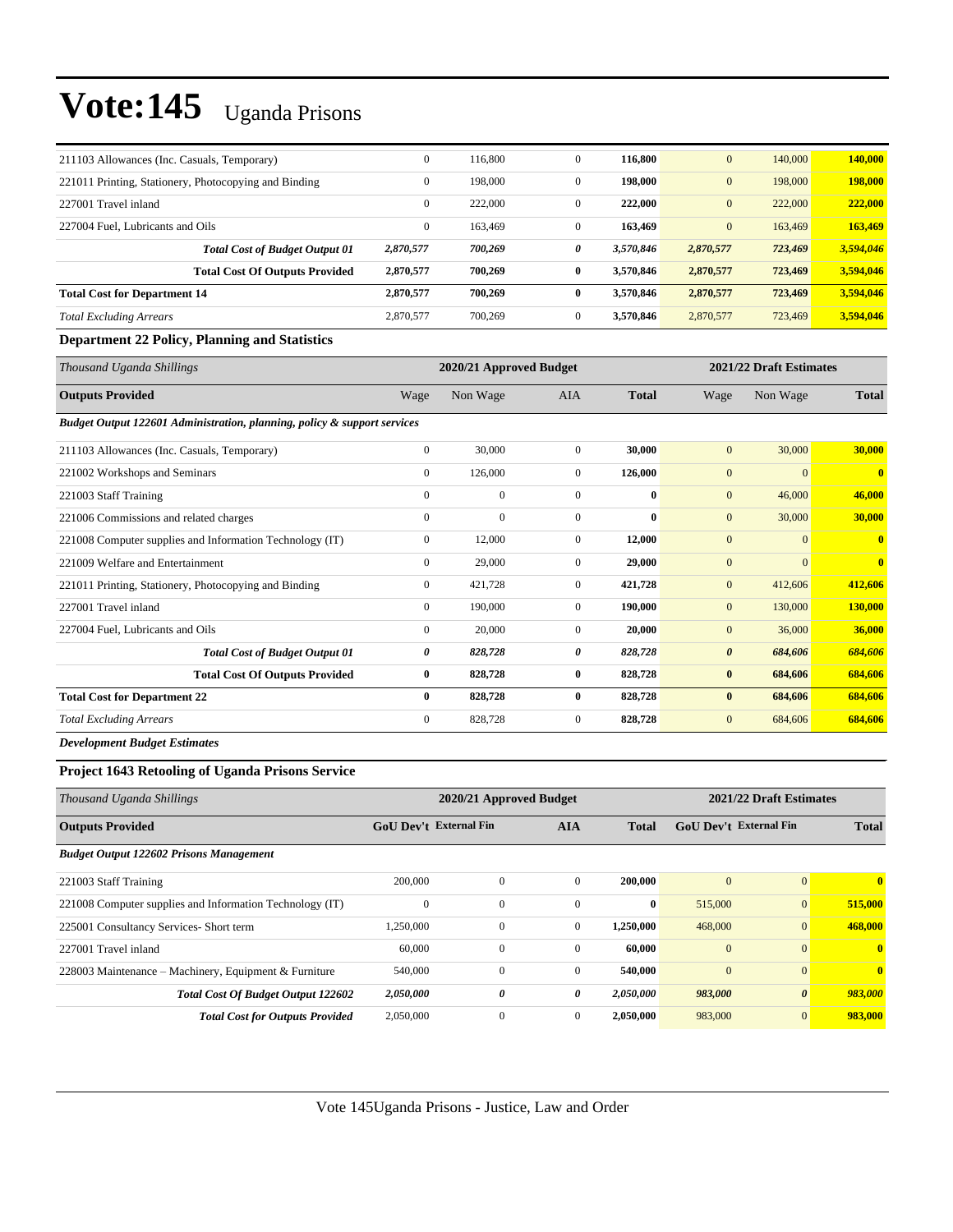| <b>Capital Purchases</b>                                           |                  | <b>GoU Dev't External Fin</b> | <b>AIA</b>       | <b>Total</b> |                  | <b>GoU Dev't External Fin</b> | <b>Total</b>  |
|--------------------------------------------------------------------|------------------|-------------------------------|------------------|--------------|------------------|-------------------------------|---------------|
| Budget Output 122677 Purchase of Specialised Machinery & Equipment |                  |                               |                  |              |                  |                               |               |
| 312201 Transport Equipment                                         | $\boldsymbol{0}$ | $\boldsymbol{0}$              | $\boldsymbol{0}$ | $\bf{0}$     | 150,000          | $\mathbf{0}$                  | 150,000       |
| 312202 Machinery and Equipment                                     | 1,565,000        | $\boldsymbol{0}$              | $\boldsymbol{0}$ | 1,565,000    | $\mathbf{0}$     | $\mathbf{0}$                  | $\bf{0}$      |
| 312207 Classified Assets                                           | $\boldsymbol{0}$ | $\boldsymbol{0}$              | $\boldsymbol{0}$ | $\bf{0}$     | 1,000,000        | $\mathbf{0}$                  | 1.000.000     |
| Total Cost Of Budget Output 122677                                 | 1,565,000        | $\pmb{\theta}$                | 0                | 1,565,000    | 1,150,000        | $\boldsymbol{\theta}$         | 1,150,000     |
| <b>Total Cost for Capital Purchases</b>                            | 1,565,000        | $\boldsymbol{0}$              | $\boldsymbol{0}$ | 1,565,000    | 1,150,000        | $\mathbf{0}$                  | 1,150,000     |
| <b>Total Cost for Project: 1643</b>                                | 3,615,000        | $\mathbf{0}$                  | $\boldsymbol{0}$ | 3,615,000    | 2,133,000        | $\mathbf{0}$                  | 2,133,000     |
| <b>Total Excluding Arrears</b>                                     | 3,615,000        | $\boldsymbol{0}$              | $\boldsymbol{0}$ | 3,615,000    | 2,133,000        | $\mathbf{0}$                  | 2,133,000     |
|                                                                    | GoU              | <b>External Fin</b>           | <b>AIA</b>       | <b>Total</b> | GoU              | <b>External Fin</b>           | <b>Total</b>  |
| <b>Total Cost for Sub-SubProgramme 26</b>                          | 73,782,605       | $\bf{0}$                      | $\bf{0}$         | 73,782,605   | 57,333,173       | $\bf{0}$                      | 57,333,173    |
| <b>Total Excluding Arrears</b>                                     | 65,717,775       | $\boldsymbol{0}$              | $\boldsymbol{0}$ | 65,717,775   | 56,721,939       | $\mathbf{0}$                  | 56,721,939    |
| <b>Sub-SubProgrammme 27 Prisoners Managment</b>                    |                  |                               |                  |              |                  |                               |               |
| <b>Recurrent Budget Estimates</b>                                  |                  |                               |                  |              |                  |                               |               |
| <b>Department 15 Administration of Remand Prisoners</b>            |                  |                               |                  |              |                  |                               |               |
| Thousand Uganda Shillings                                          |                  | 2020/21 Approved Budget       |                  |              |                  | 2021/22 Draft Estimates       |               |
| <b>Outputs Provided</b>                                            | Wage             | Non Wage                      | AIA              | <b>Total</b> | Wage             | Non Wage                      | <b>Total</b>  |
| <b>Budget Output 122701 Prisons Management</b>                     |                  |                               |                  |              |                  |                               |               |
| 211101 General Staff Salaries                                      | 37,927,584       | $\boldsymbol{0}$              | $\mathbf{0}$     | 37,927,584   | 37,927,584       | $\mathbf{0}$                  | 37,927,584    |
| 211103 Allowances (Inc. Casuals, Temporary)                        | $\boldsymbol{0}$ | 400,000                       | $\mathbf{0}$     | 400,000      | $\mathbf{0}$     | 416,000                       | 416,000       |
| 221011 Printing, Stationery, Photocopying and Binding              | $\boldsymbol{0}$ | 12,000                        | $\mathbf{0}$     | 12,000       | $\mathbf{0}$     | 12,000                        | <b>12,000</b> |
| 227004 Fuel, Lubricants and Oils                                   | $\boldsymbol{0}$ | 2,403,992                     | $\mathbf{0}$     | 2,403,992    | $\mathbf{0}$     | 2,608,992                     | 2,608,992     |
| <b>Total Cost of Budget Output 01</b>                              | 37,927,584       | 2,815,992                     | 0                | 40,743,576   | 37,927,584       | 3,036,992                     | 40,964,576    |
| <b>Total Cost Of Outputs Provided</b>                              | 37,927,584       | 2,815,992                     | $\bf{0}$         | 40,743,576   | 37,927,584       | 3,036,992                     | 40,964,576    |
| <b>Total Cost for Department 15</b>                                | 37,927,584       | 2,815,992                     | $\bf{0}$         | 40,743,576   | 37,927,584       | 3,036,992                     | 40,964,576    |
| <b>Total Excluding Arrears</b>                                     | 37,927,584       | 2,815,992                     | $\mathbf{0}$     | 40,743,576   | 37,927,584       | 3,036,992                     | 40,964,576    |
| <b>Department 16 Administration of Convicted Prisoners</b>         |                  |                               |                  |              |                  |                               |               |
| Thousand Uganda Shillings                                          |                  | 2020/21 Approved Budget       |                  |              |                  | 2021/22 Draft Estimates       |               |
| <b>Outputs Provided</b>                                            | Wage             | Non Wage                      | ${\rm AIA}$      | <b>Total</b> | Wage             | Non Wage                      | <b>Total</b>  |
| <b>Budget Output 122701 Prisons Management</b>                     |                  |                               |                  |              |                  |                               |               |
| 211101 General Staff Salaries                                      | 8,076,738        | $\boldsymbol{0}$              | $\mathbf{0}$     | 8,076,738    | 8,076,738        | 0                             | 8,076,738     |
| 211103 Allowances (Inc. Casuals, Temporary)                        | $\boldsymbol{0}$ | 14,000                        | $\boldsymbol{0}$ | 14,000       | $\boldsymbol{0}$ | 14,000                        | 14,000        |
| 213004 Gratuity Expenses                                           | $\boldsymbol{0}$ | 353,300                       | $\boldsymbol{0}$ | 353,300      | $\boldsymbol{0}$ | 573,300                       | 573,300       |
| 227001 Travel inland                                               | $\boldsymbol{0}$ | 20,000                        | $\mathbf{0}$     | 20,000       | $\mathbf{0}$     | 20,000                        | 20,000        |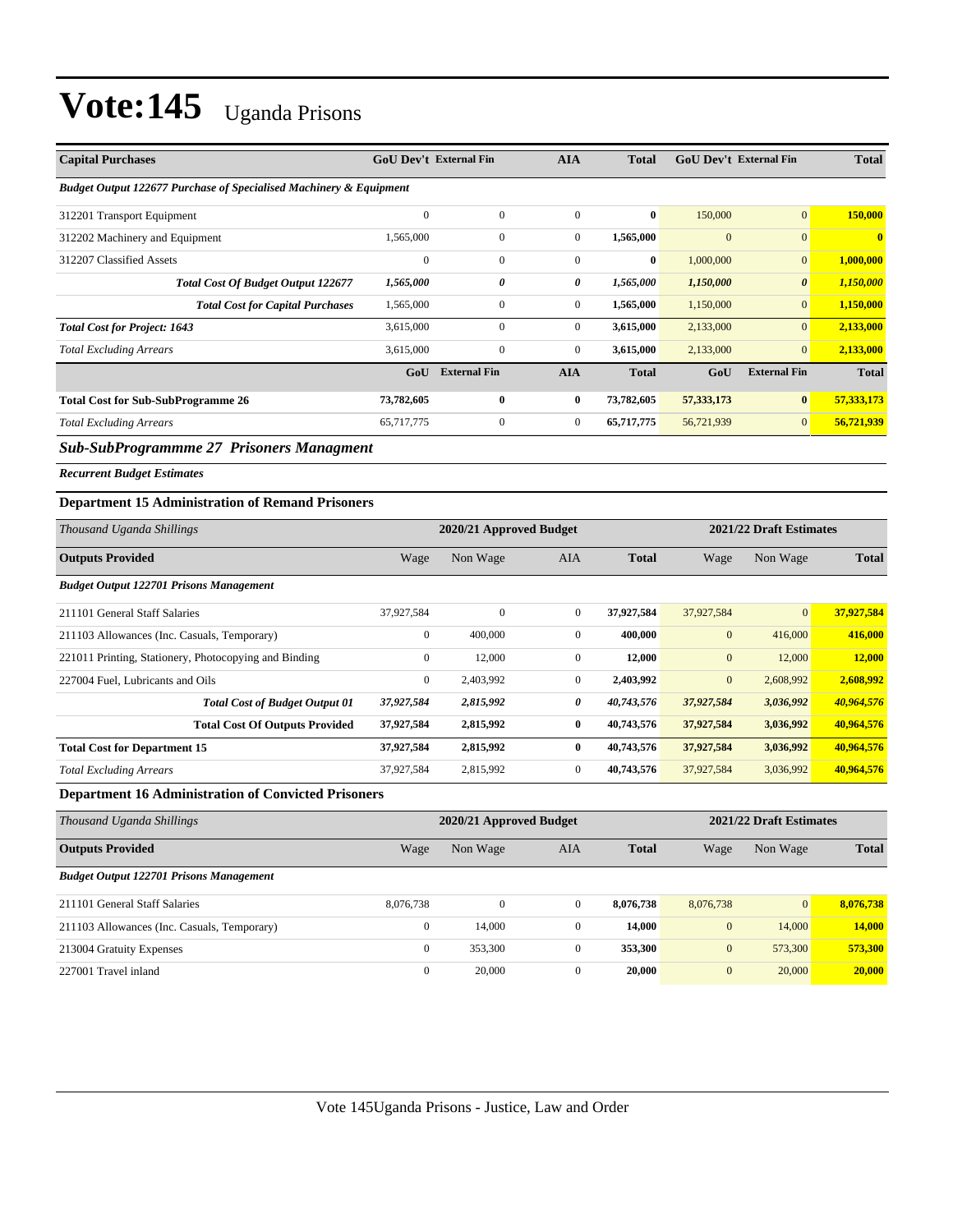| 227004 Fuel, Lubricants and Oils                                    | $\boldsymbol{0}$ | 43,000                  | $\boldsymbol{0}$ | 43,000       | $\mathbf{0}$     | 43,000                  | 43,000       |
|---------------------------------------------------------------------|------------------|-------------------------|------------------|--------------|------------------|-------------------------|--------------|
| <b>Total Cost of Budget Output 01</b>                               | 8,076,738        | 430,300                 | 0                | 8,507,038    | 8,076,738        | 650,300                 | 8,727,038    |
| <b>Total Cost Of Outputs Provided</b>                               | 8,076,738        | 430,300                 | $\bf{0}$         | 8,507,038    | 8,076,738        | 650,300                 | 8,727,038    |
| <b>Total Cost for Department 16</b>                                 | 8,076,738        | 430,300                 | $\bf{0}$         | 8,507,038    | 8,076,738        | 650,300                 | 8,727,038    |
| <b>Total Excluding Arrears</b>                                      | 8,076,738        | 430,300                 | $\overline{0}$   | 8,507,038    | 8,076,738        | 650,300                 | 8,727,038    |
|                                                                     |                  |                         |                  |              |                  |                         |              |
|                                                                     | GoU              | <b>External Fin</b>     | <b>AIA</b>       | <b>Total</b> | GoU              | <b>External Fin</b>     | <b>Total</b> |
| <b>Total Cost for Sub-SubProgramme 27</b>                           | 49,250,614       | $\bf{0}$                | $\bf{0}$         | 49,250,614   | 49,691,614       | $\pmb{0}$               | 49,691,614   |
| <b>Total Excluding Arrears</b>                                      | 49,250,614       | $\overline{0}$          | $\overline{0}$   | 49,250,614   | 49,691,614       | $\mathbf{0}$            | 49,691,614   |
| Sub-SubProgrammme 28 Rehabilitation and re-integration of Offenders |                  |                         |                  |              |                  |                         |              |
| <b>Recurrent Budget Estimates</b>                                   |                  |                         |                  |              |                  |                         |              |
| <b>Department 17 Offender Education and Training</b>                |                  |                         |                  |              |                  |                         |              |
| Thousand Uganda Shillings                                           |                  | 2020/21 Approved Budget |                  |              |                  | 2021/22 Draft Estimates |              |
| <b>Outputs Provided</b>                                             | Wage             | Non Wage                | AIA              | <b>Total</b> | Wage             | Non Wage                | <b>Total</b> |
| Budget Output 122801 Rehabilitation & re-integration of offenders   |                  |                         |                  |              |                  |                         |              |
| 211101 General Staff Salaries                                       | 641,013          | $\boldsymbol{0}$        | $\mathbf{0}$     | 641,013      | 641,013          | $\mathbf{0}$            | 641,013      |
| 211103 Allowances (Inc. Casuals, Temporary)                         | $\boldsymbol{0}$ | 36,000                  | $\mathbf{0}$     | 36,000       | $\boldsymbol{0}$ | 236,000                 | 236,000      |
| 221001 Advertising and Public Relations                             | $\boldsymbol{0}$ | 24,480                  | $\boldsymbol{0}$ | 24,480       | $\mathbf{0}$     | 24,480                  | 24,480       |
| 221003 Staff Training                                               | $\boldsymbol{0}$ | 154,000                 | $\boldsymbol{0}$ | 154,000      | $\mathbf{0}$     | 496,500                 | 496,500      |
| 221009 Welfare and Entertainment                                    | $\boldsymbol{0}$ | 56,000                  | $\boldsymbol{0}$ | 56,000       | $\mathbf{0}$     | 56,000                  | 56,000       |
| 224006 Agricultural Supplies                                        | $\boldsymbol{0}$ | 821,000                 | $\boldsymbol{0}$ | 821,000      | $\boldsymbol{0}$ | 3,633,451               | 3,633,451    |
| 227001 Travel inland                                                | $\boldsymbol{0}$ | 17,760                  | $\mathbf{0}$     | 17,760       | $\mathbf{0}$     | 409,760                 | 409,760      |
| 227004 Fuel, Lubricants and Oils                                    | $\boldsymbol{0}$ | 104,800                 | $\boldsymbol{0}$ | 104,800      | $\mathbf{0}$     | 204,800                 | 204,800      |
| 228003 Maintenance - Machinery, Equipment & Furniture               | $\boldsymbol{0}$ | 40,000                  | $\mathbf{0}$     | 40,000       | $\mathbf{0}$     | 1,340,000               | 1,340,000    |
| 229201 Sale of goods purchased for resale                           | $\boldsymbol{0}$ | 250,500                 | $\mathbf{0}$     | 250,500      | $\mathbf{0}$     | 240,050                 | 240,050      |
| <b>Total Cost of Budget Output 01</b>                               | 641,013          | 1,504,540               | 0                | 2,145,553    | 641,013          | 6,641,040               | 7,282,053    |
| <b>Total Cost Of Outputs Provided</b>                               | 641,013          | 1,504,540               | $\bf{0}$         | 2,145,553    | 641,013          | 6,641,040               | 7,282,053    |
| <b>Total Cost for Department 17</b>                                 | 641,013          | 1,504,540               | $\bf{0}$         | 2,145,553    | 641,013          | 6,641,040               | 7,282,053    |
| <b>Total Excluding Arrears</b>                                      | 641,013          | 1,504,540               | $\boldsymbol{0}$ | 2,145,553    | 641,013          | 6,641,040               | 7,282,053    |
| Department 18 Social Rehabilitation and Re-integration              |                  |                         |                  |              |                  |                         |              |
| Thousand Uganda Shillings                                           |                  | 2020/21 Approved Budget |                  |              |                  | 2021/22 Draft Estimates |              |
| <b>Outputs Provided</b>                                             | Wage             | Non Wage                | AIA              | <b>Total</b> | Wage             | Non Wage                | <b>Total</b> |
| Budget Output 122801 Rehabilitation & re-integration of offenders   |                  |                         |                  |              |                  |                         |              |
| 211103 Allowances (Inc. Casuals, Temporary)                         | $\boldsymbol{0}$ | 28,000                  | $\boldsymbol{0}$ | 28,000       | $\boldsymbol{0}$ | 28,000                  | 28,000       |
| 221003 Staff Training                                               | $\boldsymbol{0}$ | 410,000                 | $\boldsymbol{0}$ | 410,000      | $\boldsymbol{0}$ | 470,000                 | 470,000      |
| 221006 Commissions and related charges                              | $\boldsymbol{0}$ | $\mathbf{0}$            | $\boldsymbol{0}$ | $\bf{0}$     | $\boldsymbol{0}$ | 152,000                 | 152,000      |
| 221009 Welfare and Entertainment                                    | $\boldsymbol{0}$ | 152,000                 | $\boldsymbol{0}$ | 152,000      | $\boldsymbol{0}$ | $\mathbf{0}$            | $\bf{0}$     |
| 227001 Travel inland                                                | $\boldsymbol{0}$ | 88,000                  | $\boldsymbol{0}$ | 88,000       | $\boldsymbol{0}$ | 128,000                 | 128,000      |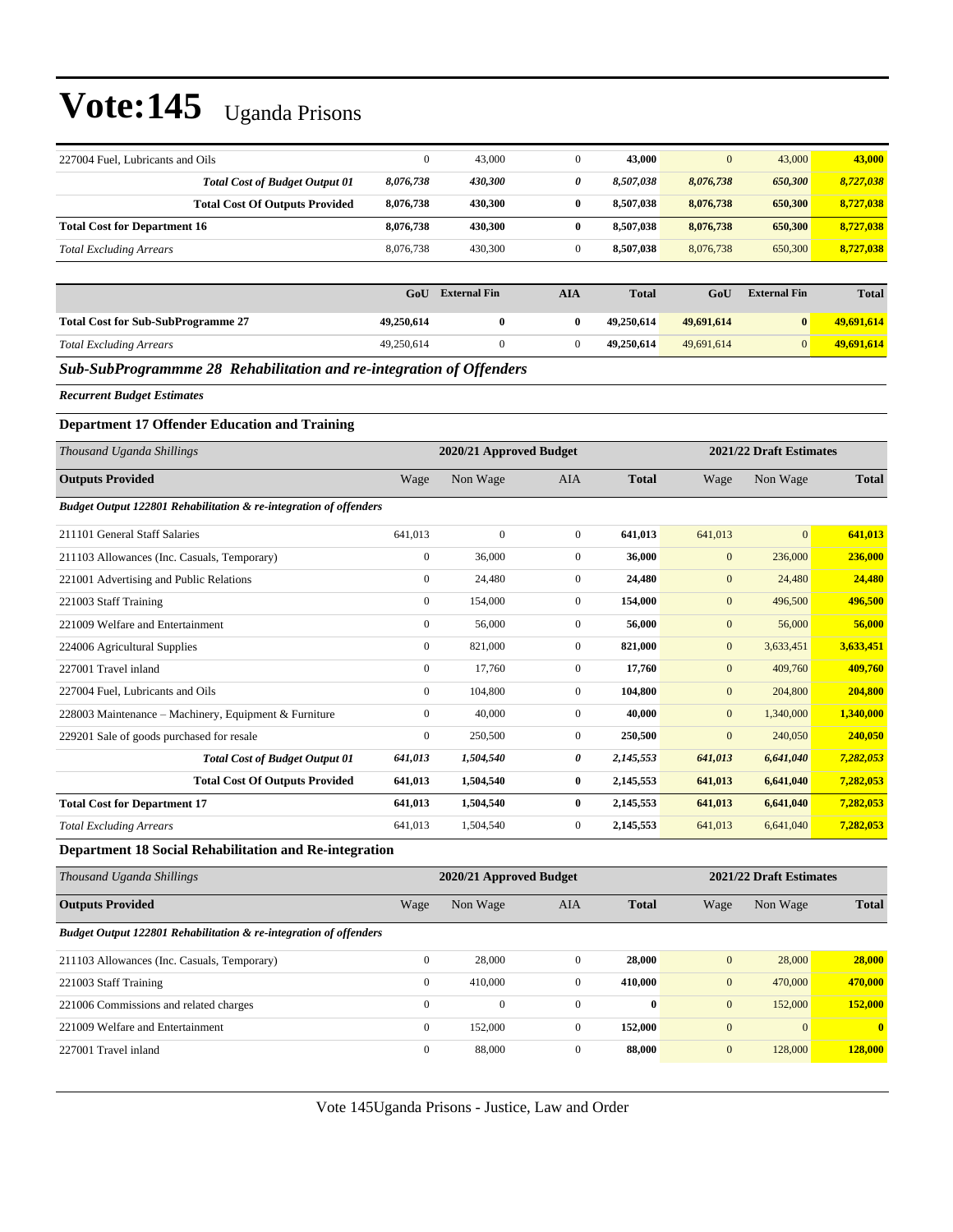| $\boldsymbol{0}$ | 36,000                                                                         | $\mathbf{0}$                                | 36,000                              | $\mathbf{0}$           | 42,000                 | 42,000                              |
|------------------|--------------------------------------------------------------------------------|---------------------------------------------|-------------------------------------|------------------------|------------------------|-------------------------------------|
| $\pmb{\theta}$   | 714,000                                                                        | 0                                           | 714,000                             | $\boldsymbol{\theta}$  | 820,000                | 820,000                             |
| $\bf{0}$         | 714,000                                                                        | $\bf{0}$                                    | 714,000                             | $\bf{0}$               | 820,000                | 820,000                             |
| $\bf{0}$         | 714,000                                                                        | $\bf{0}$                                    | 714,000                             | $\bf{0}$               | 820,000                | 820,000                             |
| $\boldsymbol{0}$ | 714,000                                                                        | $\mathbf{0}$                                | 714,000                             | $\mathbf{0}$           | 820,000                | 820,000                             |
|                  |                                                                                |                                             |                                     |                        |                        |                                     |
| GoU              | <b>External Fin</b>                                                            | <b>AIA</b>                                  | <b>Total</b>                        | GoU                    | <b>External Fin</b>    | <b>Total</b>                        |
| 2,859,553        | $\bf{0}$                                                                       | $\bf{0}$                                    | 2,859,553                           | 8,102,053              | $\bf{0}$               | 8,102,053                           |
| 2,859,553        | $\boldsymbol{0}$                                                               | $\boldsymbol{0}$                            | 2,859,553                           | 8,102,053              | $\mathbf{0}$           | 8,102,053                           |
|                  |                                                                                |                                             |                                     |                        |                        |                                     |
|                  |                                                                                |                                             |                                     |                        |                        |                                     |
|                  |                                                                                |                                             |                                     |                        |                        |                                     |
|                  |                                                                                |                                             |                                     |                        |                        |                                     |
| Wage             | Non Wage                                                                       | AIA                                         | <b>Total</b>                        | Wage                   | Non Wage               | <b>Total</b>                        |
|                  |                                                                                |                                             |                                     |                        |                        |                                     |
| 3,033,163        | $\mathbf{0}$                                                                   | $\mathbf{0}$                                | 3,033,163                           | 3,033,163              | $\mathbf{0}$           | 3,033,163                           |
| $\boldsymbol{0}$ | 158,000                                                                        | $\mathbf{0}$                                | 158,000                             | $\boldsymbol{0}$       | 68,000                 | 68,000                              |
| $\boldsymbol{0}$ | 321,000                                                                        | $\mathbf{0}$                                | 321,000                             | $\boldsymbol{0}$       | 244,000                | 244,000                             |
| $\boldsymbol{0}$ | $\mathbf{0}$                                                                   | $\mathbf{0}$                                | $\bf{0}$                            | $\mathbf{0}$           | 200,000                | 200,000                             |
| $\boldsymbol{0}$ | 10,000                                                                         | $\mathbf{0}$                                | 10,000                              | $\boldsymbol{0}$       | 10,000                 | 10,000                              |
| $\boldsymbol{0}$ | 61,200                                                                         | $\mathbf{0}$                                | 61,200                              | $\mathbf{0}$           | 61,200                 | 61,200                              |
| $\boldsymbol{0}$ | 12,000                                                                         | $\mathbf{0}$                                | 12,000                              | $\mathbf{0}$           | 12,000                 | 12,000                              |
| $\boldsymbol{0}$ | 8,500                                                                          | $\mathbf{0}$                                | 8,500                               | $\boldsymbol{0}$       | 8,500                  | 8,500                               |
| $\boldsymbol{0}$ | 17,000                                                                         | $\mathbf{0}$                                | 17,000                              | $\mathbf{0}$           | $\overline{0}$         | $\mathbf{0}$                        |
| $\boldsymbol{0}$ | 256,000                                                                        | $\mathbf{0}$                                | 256,000                             | $\boldsymbol{0}$       | 206,000                | 206,000                             |
| $\boldsymbol{0}$ | 271,620                                                                        | $\mathbf{0}$                                | 271,620                             | $\mathbf{0}$           | 74,900                 | 74,900                              |
| $\boldsymbol{0}$ | 2,000,000                                                                      | $\mathbf{0}$                                | 2,000,000                           | $\mathbf{0}$           | 5,000,000              | 5,000,000                           |
| $\boldsymbol{0}$ | 30,000                                                                         | $\mathbf{0}$                                | 30,000                              | $\mathbf{0}$           | 30,000                 | 30,000                              |
| 3,033,163        | 3,145,320                                                                      | 0                                           | 6,178,483                           | 3,033,163              | 5,914,600              | 8,947,763                           |
| 3,033,163        | 3,145,320                                                                      | $\bf{0}$                                    | 6,178,483                           | 3,033,163              | 5,914,600              | 8,947,763                           |
| 3,033,163        | 3,145,320                                                                      | $\bf{0}$                                    | 6,178,483                           | 3,033,163              | 5,914,600              | 8,947,763                           |
| 3,033,163        | 3,145,320                                                                      | $\boldsymbol{0}$                            | 6,178,483                           | 3,033,163              | 5,914,600              | 8,947,763                           |
|                  |                                                                                | <b>AIA</b>                                  | <b>Total</b>                        | GoU                    | <b>External Fin</b>    | <b>Total</b>                        |
|                  |                                                                                |                                             |                                     |                        |                        | 8,947,763                           |
|                  | $\boldsymbol{0}$                                                               | $\boldsymbol{0}$                            |                                     |                        | $\boldsymbol{0}$       | 8,947,763                           |
|                  |                                                                                |                                             |                                     |                        |                        |                                     |
|                  | 6,178,483<br>6,178,483<br><b>Sub-SubProgrammme 30 Human Rights and Welfare</b> | <b>GoU</b> External Fin<br>$\boldsymbol{0}$ | 2020/21 Approved Budget<br>$\bf{0}$ | 6,178,483<br>6,178,483 | 8,947,763<br>8,947,763 | 2021/22 Draft Estimates<br>$\bf{0}$ |

*Recurrent Budget Estimates*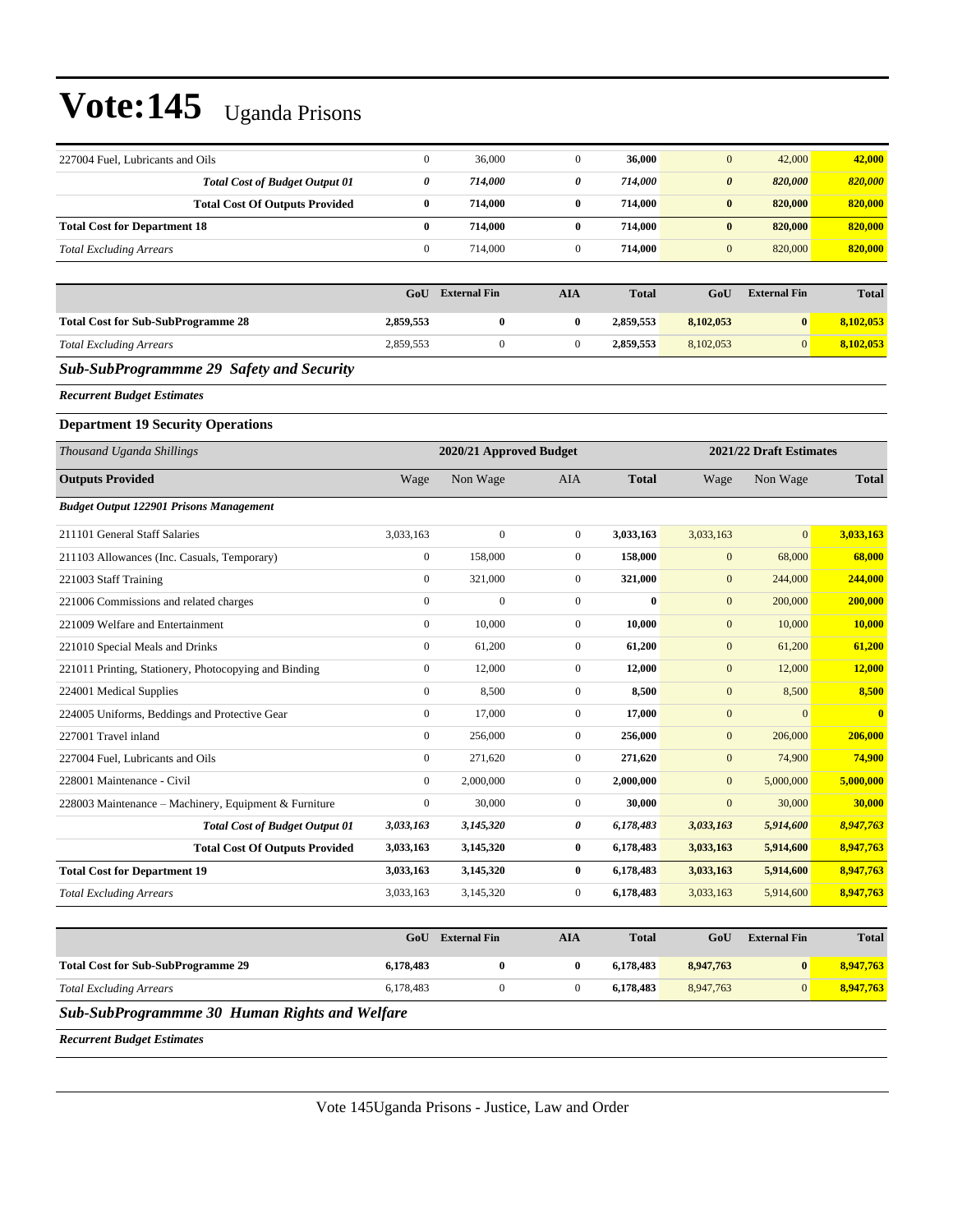#### **Department 04 Prison Medical Services**

| Thousand Uganda Shillings                               |                           | 2020/21 Approved Budget |                           |              |                           | 2021/22 Draft Estimates |              |  |
|---------------------------------------------------------|---------------------------|-------------------------|---------------------------|--------------|---------------------------|-------------------------|--------------|--|
| <b>Outputs Provided</b>                                 | Wage                      | Non Wage                | AIA                       | <b>Total</b> | Wage                      | Non Wage                | <b>Total</b> |  |
| <b>Budget Output 123001 Prisoners and Staff Welfare</b> |                           |                         |                           |              |                           |                         |              |  |
| 211101 General Staff Salaries                           | 2,756,833                 | $\mathbf{0}$            | $\mathbf{0}$              | 2,756,833    | 2,756,833                 | $\boldsymbol{0}$        | 2,756,833    |  |
| 211103 Allowances (Inc. Casuals, Temporary)             | $\boldsymbol{0}$          | 92,000                  | $\boldsymbol{0}$          | 92,000       | $\mathbf{0}$              | 92,000                  | 92,000       |  |
| 213001 Medical expenses (To employees)                  | $\boldsymbol{0}$          | 411,933                 | $\boldsymbol{0}$          | 411,933      | $\mathbf{0}$              | 411,933                 | 411,933      |  |
| 221010 Special Meals and Drinks                         | $\boldsymbol{0}$          | 1,078,859               | $\boldsymbol{0}$          | 1,078,859    | $\boldsymbol{0}$          | 500,000                 | 500,000      |  |
| 224001 Medical Supplies                                 | $\boldsymbol{0}$          | 230,880                 | $\boldsymbol{0}$          | 230,880      | $\boldsymbol{0}$          | 230,880                 | 230,880      |  |
| 224004 Cleaning and Sanitation                          | $\boldsymbol{0}$          | $\overline{0}$          | $\mathbf{0}$              | $\bf{0}$     | $\boldsymbol{0}$          | 500,000                 | 500,000      |  |
| 225001 Consultancy Services- Short term                 | $\boldsymbol{0}$          | 60,000                  | $\mathbf{0}$              | 60,000       | $\mathbf{0}$              | $\overline{0}$          | $\bf{0}$     |  |
| 227001 Travel inland                                    | $\boldsymbol{0}$          | 36,000                  | $\boldsymbol{0}$          | 36,000       | $\mathbf{0}$              | 36,000                  | 36,000       |  |
| 227004 Fuel, Lubricants and Oils                        | $\boldsymbol{0}$          | 24,000                  | $\boldsymbol{0}$          | 24,000       | $\mathbf{0}$              | 24,000                  | 24,000       |  |
| 228002 Maintenance - Vehicles                           | $\boldsymbol{0}$          | 18,000                  | $\boldsymbol{0}$          | 18,000       | $\mathbf{0}$              | 18,000                  | 18,000       |  |
| 228003 Maintenance – Machinery, Equipment & Furniture   | $\boldsymbol{0}$          | 23,991                  | $\mathbf{0}$              | 23,991       | $\mathbf{0}$              | 24,000                  | 24,000       |  |
| <b>Total Cost of Budget Output 01</b>                   | 2,756,833                 | 1,975,663               | 0                         | 4,732,496    | 2,756,833                 | 1,836,813               | 4,593,646    |  |
| <b>Total Cost Of Outputs Provided</b>                   | 2,756,833                 | 1,975,663               | $\bf{0}$                  | 4,732,496    | 2,756,833                 | 1,836,813               | 4,593,646    |  |
| <b>Outputs Funded</b>                                   | Wage                      | Non Wage                | <b>AIA</b>                | <b>Total</b> | Wage                      | Non Wage                | <b>Total</b> |  |
| <b>Budget Output 123051 Murchison Bay Hospital</b>      |                           |                         |                           |              |                           |                         |              |  |
| 263104 Transfers to other govt. Units (Current)         | $\boldsymbol{0}$          | 600,000                 | $\boldsymbol{0}$          | 600,000      | $\boldsymbol{0}$          | 1,000,000               | 1,000,000    |  |
| o/w Contribution to Murchison Bay Hospital              | $\boldsymbol{\mathit{0}}$ | $\theta$                | $\boldsymbol{\mathit{0}}$ | $\bf{0}$     | $\boldsymbol{\mathit{0}}$ | 1,000,000               | 1,000,000    |  |
| o/w Murchison Bay Hospital                              | 0                         | 600,000                 | $\boldsymbol{\theta}$     | 600,000      | $\boldsymbol{\theta}$     | $\theta$                | $\bf{0}$     |  |
| <b>Total Cost of Budget Output 51</b>                   | 0                         | 600,000                 | 0                         | 600,000      | $\boldsymbol{\theta}$     | 1,000,000               | 1,000,000    |  |
| <b>Total Cost Of Outputs Funded</b>                     | $\bf{0}$                  | 600,000                 | $\bf{0}$                  | 600,000      | $\bf{0}$                  | 1,000,000               | 1,000,000    |  |
| <b>Total Cost for Department 04</b>                     | 2,756,833                 | 2,575,663               | $\bf{0}$                  | 5,332,496    | 2,756,833                 | 2,836,813               | 5,593,646    |  |
| <b>Total Excluding Arrears</b>                          | 2,756,833                 | 2,575,663               | $\boldsymbol{0}$          | 5,332,496    | 2,756,833                 | 2,836,813               | 5,593,646    |  |
| <b>Department 20 Care and Human Rights</b>              |                           |                         |                           |              |                           |                         |              |  |
| Thousand Uganda Shillings                               |                           | 2020/21 Approved Budget |                           |              |                           | 2021/22 Draft Estimates |              |  |
| <b>Outputs Provided</b>                                 | Wage                      | Non Wage                | AIA                       | <b>Total</b> | Wage                      | Non Wage                | <b>Total</b> |  |
| <b>Budget Output 123001 Prisoners and Staff Welfare</b> |                           |                         |                           |              |                           |                         |              |  |
| 211101 General Staff Salaries                           | 936,148                   | $\overline{0}$          | $\boldsymbol{0}$          | 936,148      | 936,148                   | $\boldsymbol{0}$        | 936,148      |  |
| 221003 Staff Training                                   | $\overline{0}$            | 200,000                 | $\boldsymbol{0}$          | 200,000      | $\boldsymbol{0}$          | 200,000                 | 200,000      |  |
| 221009 Welfare and Entertainment                        | $\boldsymbol{0}$          | 6,000                   | $\boldsymbol{0}$          | 6,000        | $\boldsymbol{0}$          | 6,000                   | 6,000        |  |
| 221010 Special Meals and Drinks                         | $\boldsymbol{0}$          | 80,068,800              | $\boldsymbol{0}$          | 80,068,800   | $\boldsymbol{0}$          | 75,471,300              | 75,471,300   |  |
| 221011 Printing, Stationery, Photocopying and Binding   | $\boldsymbol{0}$          | 160,000                 | $\boldsymbol{0}$          | 160,000      | $\boldsymbol{0}$          | 160,000                 | 160,000      |  |
| 221012 Small Office Equipment                           | $\mathbf{0}$              | 970,000                 | $\boldsymbol{0}$          | 970,000      | $\bf{0}$                  | 820,000                 | 820,000      |  |
| 223005 Electricity                                      | $\boldsymbol{0}$          | 3,554,028               | $\boldsymbol{0}$          | 3,554,028    | $\boldsymbol{0}$          | 3,554,028               | 3,554,028    |  |
| 223006 Water                                            | $\boldsymbol{0}$          | 7,004,255               | $\boldsymbol{0}$          | 7,004,255    | $\boldsymbol{0}$          | 7,004,225               | 7,004,225    |  |
| 223007 Other Utilities- (fuel, gas, firewood, charcoal) | $\boldsymbol{0}$          | 800,000                 | $\boldsymbol{0}$          | 800,000      | $\mathbf{0}$              | 1,600,000               | 1,600,000    |  |
|                                                         |                           |                         |                           |              |                           |                         |              |  |

۳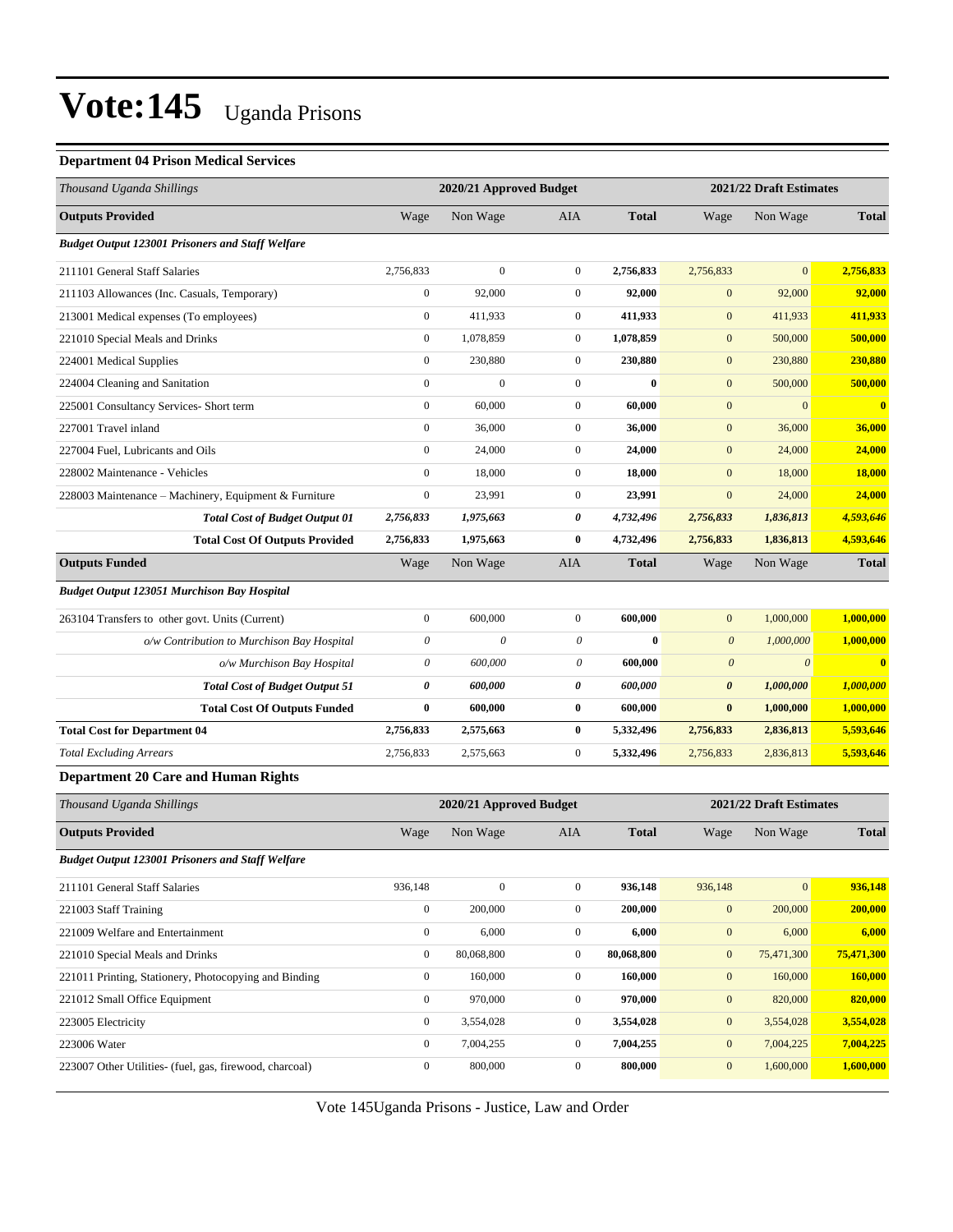| 224004 Cleaning and Sanitation                          | $\boldsymbol{0}$      | 317,650          | $\boldsymbol{0}$                                   | 317,650       | $\mathbf{0}$          | 517,650               | 517,650               |
|---------------------------------------------------------|-----------------------|------------------|----------------------------------------------------|---------------|-----------------------|-----------------------|-----------------------|
| 224005 Uniforms, Beddings and Protective Gear           | $\boldsymbol{0}$      | 4,528,717        | $\boldsymbol{0}$                                   | 4,528,717     | $\mathbf{0}$          | 5,132,670             | 5,132,670             |
| 224006 Agricultural Supplies                            | $\boldsymbol{0}$      | 174,000          | $\boldsymbol{0}$                                   | 174,000       | $\mathbf{0}$          | 5,747,409             | 5,747,409             |
| 227001 Travel inland                                    | $\boldsymbol{0}$      | 92,000           | $\boldsymbol{0}$                                   | 92,000        | $\mathbf{0}$          | 92,030                | 92,030                |
| 227003 Carriage, Haulage, Freight and transport hire    | $\boldsymbol{0}$      | 200,000          | $\boldsymbol{0}$                                   | 200,000       | $\mathbf{0}$          | 200,000               | 200,000               |
| 227004 Fuel, Lubricants and Oils                        | $\boldsymbol{0}$      | 548,000          | $\boldsymbol{0}$                                   | 548,000       | $\mathbf{0}$          | 550,000               | 550,000               |
| <b>Total Cost of Budget Output 01</b>                   | 936,148               | 98,623,450       | 0                                                  | 99,559,598    | 936,148               | 101,055,312           | 101,991,460           |
| <b>Total Cost Of Outputs Provided</b>                   | 936,148               | 98,623,450       | 0                                                  | 99,559,598    | 936,148               | 101,055,312           | 101,991,460           |
| <b>Arrears</b>                                          | Wage                  | Non Wage         | AIA                                                | <b>Total</b>  | Wage                  | Non Wage              | <b>Total</b>          |
| <b>Budget Output 123099 Arrears</b>                     |                       |                  |                                                    |               |                       |                       |                       |
| 321605 Domestic arrears (Budgeting)                     | $\boldsymbol{0}$      | 17,009,846       | $\boldsymbol{0}$                                   | 17,009,846    | $\mathbf{0}$          | 9,365,789             | 9,365,789             |
| <b>Total Cost of Budget Output 99</b>                   | 0                     | 17,009,846       | 0                                                  | 17,009,846    | $\boldsymbol{\theta}$ | 9,365,789             | 9,365,789             |
| <b>Total Cost Of Arrears</b>                            | $\bf{0}$              | 17,009,846       | 0                                                  | 17,009,846    | $\bf{0}$              | 9,365,789             | 9,365,789             |
| <b>Total Cost for Department 20</b>                     | 936,148               | 115,633,296      | 0                                                  | 116,569,444   | 936,148               | 110,421,101           | 111,357,249           |
| <b>Total Excluding Arrears</b>                          | 936,148               | 98,623,450       | $\boldsymbol{0}$                                   | 99,559,598    | 936,148               | 101,055,312           | 101,991,460           |
| <b>Department 21 Social Welfare Services</b>            |                       |                  |                                                    |               |                       |                       |                       |
| Thousand Uganda Shillings                               |                       |                  | 2021/22 Draft Estimates<br>2020/21 Approved Budget |               |                       |                       |                       |
| <b>Outputs Provided</b>                                 | Wage                  | Non Wage         | AIA                                                | <b>Total</b>  | Wage                  | Non Wage              | <b>Total</b>          |
| <b>Budget Output 123001 Prisoners and Staff Welfare</b> |                       |                  |                                                    |               |                       |                       |                       |
| 211101 General Staff Salaries                           | 880,261               | $\overline{0}$   | $\boldsymbol{0}$                                   | 880,261       | 880,261               | $\overline{0}$        | 880,261               |
| 211103 Allowances (Inc. Casuals, Temporary)             | $\boldsymbol{0}$      | 98,002           | $\boldsymbol{0}$                                   | 98,002        | $\mathbf{0}$          | 178,000               | 178,000               |
| 213002 Incapacity, death benefits and funeral expenses  | $\boldsymbol{0}$      | 286,000          | $\boldsymbol{0}$                                   | 286,000       | $\mathbf{0}$          | 426,000               | 426,000               |
| 224006 Agricultural Supplies                            | $\boldsymbol{0}$      | 40,000           | $\mathbf{0}$                                       | 40,000        | $\mathbf{0}$          | 44,000                | 44,000                |
| 227001 Travel inland                                    | $\boldsymbol{0}$      | 79,000           | $\boldsymbol{0}$                                   | 79,000        | $\mathbf{0}$          | 79,000                | 79,000                |
| 227003 Carriage, Haulage, Freight and transport hire    | $\boldsymbol{0}$      | 186,915          | $\boldsymbol{0}$                                   | 186,915       | $\mathbf{0}$          | 186,915               | 186,915               |
| 227004 Fuel, Lubricants and Oils                        | $\boldsymbol{0}$      | 140,543          | $\boldsymbol{0}$                                   | 140,543       | $\mathbf{0}$          | 242,543               | 242,543               |
| 229201 Sale of goods purchased for resale               | $\boldsymbol{0}$      | 534,000          | $\boldsymbol{0}$                                   | 534,000       | $\boldsymbol{0}$      | 1,220,000             | 1,220,000             |
| <b>Total Cost of Budget Output 01</b>                   | 880,261               | 1,364,460        | 0                                                  | 2,244,721     | 880,261               | 2,376,458             | 3,256,719             |
| <b>Total Cost Of Outputs Provided</b>                   | 880,261               | 1,364,460        | 0                                                  | 2,244,721     | 880,261               | 2,376,458             | 3,256,719             |
| <b>Arrears</b>                                          | Wage                  | Non Wage         | <b>AIA</b>                                         | <b>Total</b>  | Wage                  | Non Wage              | <b>Total</b>          |
| <b>Budget Output 123099 Arrears</b>                     |                       |                  |                                                    |               |                       |                       |                       |
| 321605 Domestic arrears (Budgeting)                     | $\boldsymbol{0}$      | 5,665            | $\boldsymbol{0}$                                   | 5,665         | $\boldsymbol{0}$      | $\mathbf{0}$          | $\bf{0}$              |
| <b>Total Cost of Budget Output 99</b>                   | $\boldsymbol{\theta}$ | 5,665            | 0                                                  | 5,665         | $\boldsymbol{\theta}$ | $\boldsymbol{\theta}$ | $\boldsymbol{\theta}$ |
| <b>Total Cost Of Arrears</b>                            | $\bf{0}$              | 5,665            | 0                                                  | 5,665         | $\bf{0}$              | $\bf{0}$              | $\bf{0}$              |
| <b>Total Cost for Department 21</b>                     | 880,261               | 1,370,125        | $\bf{0}$                                           | 2,250,386     | 880,261               | 2,376,458             | 3,256,719             |
| <b>Total Excluding Arrears</b>                          | 880,261               | 1,364,460        | $\boldsymbol{0}$                                   | 2,244,721     | 880,261               | 2,376,458             | 3,256,719             |
|                                                         |                       |                  |                                                    |               |                       |                       |                       |
|                                                         |                       | GoU External Fin | <b>AIA</b>                                         | <b>Total</b>  | GoU                   | <b>External Fin</b>   | <b>Total</b>          |
| <b>Total Cost for Sub-SubProgramme 30</b>               | 124, 152, 326         | $\boldsymbol{0}$ | $\bf{0}$                                           | 124, 152, 326 | 120,207,614           | $\boldsymbol{0}$      | 120,207,614           |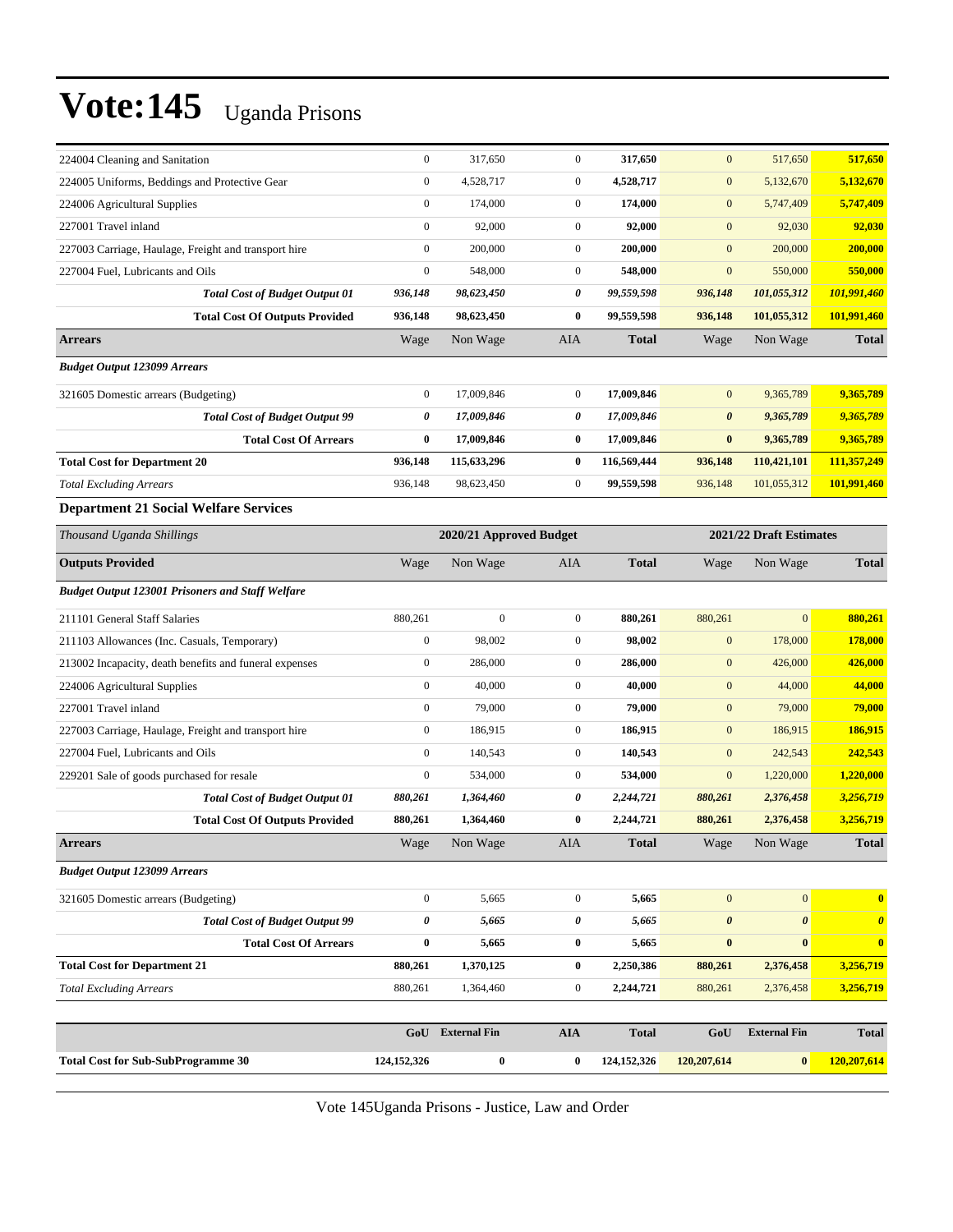| <b>Total Excluding Arrears</b>                                                       | 107,136,815                                        | $\boldsymbol{0}$ | $\boldsymbol{0}$ | 107,136,815  | 110,841,825                   | $\mathbf{0}$          | 110,841,825             |
|--------------------------------------------------------------------------------------|----------------------------------------------------|------------------|------------------|--------------|-------------------------------|-----------------------|-------------------------|
| <b>Sub-SubProgrammme 31 Prisons Production</b>                                       |                                                    |                  |                  |              |                               |                       |                         |
| <b>Development Budget Estimates</b>                                                  |                                                    |                  |                  |              |                               |                       |                         |
| Project 0386 Assistance to the UPS                                                   |                                                    |                  |                  |              |                               |                       |                         |
| Thousand Uganda Shillings                                                            | 2021/22 Draft Estimates<br>2020/21 Approved Budget |                  |                  |              |                               |                       |                         |
| <b>Outputs Provided</b>                                                              | GoU Dev't External Fin                             |                  | <b>AIA</b>       | <b>Total</b> | <b>GoU Dev't External Fin</b> |                       | <b>Total</b>            |
| <b>Budget Output 123101 Prisons Management</b>                                       |                                                    |                  |                  |              |                               |                       |                         |
| 211103 Allowances (Inc. Casuals, Temporary)                                          | 180,000                                            | $\boldsymbol{0}$ | $\boldsymbol{0}$ | 180,000      | $\overline{0}$                | $\mathbf{0}$          | $\bf{0}$                |
| 221003 Staff Training                                                                | 320,000                                            | $\boldsymbol{0}$ | $\boldsymbol{0}$ | 320,000      | $\mathbf{0}$                  | $\mathbf{0}$          | $\mathbf 0$             |
| 224006 Agricultural Supplies                                                         | 5,610,996                                          | $\boldsymbol{0}$ | $\boldsymbol{0}$ | 5,610,996    | $\mathbf{0}$                  | $\mathbf{0}$          | $\overline{\mathbf{0}}$ |
| 227001 Travel inland                                                                 | 180,000                                            | $\boldsymbol{0}$ | $\boldsymbol{0}$ | 180,000      | $\overline{0}$                | $\mathbf{0}$          | $\mathbf 0$             |
| 227004 Fuel, Lubricants and Oils                                                     | 80,000                                             | $\boldsymbol{0}$ | $\boldsymbol{0}$ | 80,000       | $\mathbf{0}$                  | $\mathbf{0}$          | $\mathbf 0$             |
| 228001 Maintenance - Civil                                                           | 600,000                                            | $\boldsymbol{0}$ | $\boldsymbol{0}$ | 600,000      | $\mathbf{0}$                  | $\mathbf{0}$          | $\boldsymbol{0}$        |
| 228003 Maintenance – Machinery, Equipment & Furniture                                | 500,000                                            | $\boldsymbol{0}$ | $\boldsymbol{0}$ | 500,000      | $\mathbf{0}$                  | $\mathbf{0}$          | $\overline{\mathbf{0}}$ |
| Total Cost Of Budget Output 123101                                                   | 7,470,996                                          | 0                | 0                | 7,470,996    | 0                             | $\boldsymbol{\theta}$ | $\boldsymbol{\theta}$   |
| <b>Total Cost for Outputs Provided</b>                                               | 7,470,996                                          | $\boldsymbol{0}$ | $\boldsymbol{0}$ | 7,470,996    | $\overline{0}$                | $\mathbf{0}$          | $\overline{\mathbf{0}}$ |
| <b>Capital Purchases</b>                                                             | GoU Dev't External Fin                             |                  | <b>AIA</b>       | <b>Total</b> | GoU Dev't External Fin        |                       | <b>Total</b>            |
| <b>Budget Output 123175 Purchase of Motor Vehicles and Other Transport Equipment</b> |                                                    |                  |                  |              |                               |                       |                         |
| 312201 Transport Equipment                                                           | 1,675,000                                          | $\boldsymbol{0}$ | $\boldsymbol{0}$ | 1,675,000    | $\boldsymbol{0}$              | $\mathbf{0}$          |                         |
| <b>Total Cost Of Budget Output 123175</b>                                            | 1,675,000                                          | 0                | 0                | 1,675,000    | 0                             | $\boldsymbol{\theta}$ | $\boldsymbol{\theta}$   |
| <b>Budget Output 123177 Purchase of Specialised Machinery &amp; Equipment</b>        |                                                    |                  |                  |              |                               |                       |                         |
| 312202 Machinery and Equipment                                                       | 100,000                                            | $\boldsymbol{0}$ | $\boldsymbol{0}$ | 100,000      | $\mathbf{0}$                  | $\mathbf{0}$          | $\overline{\mathbf{0}}$ |
| Total Cost Of Budget Output 123177                                                   | 100,000                                            | 0                | 0                | 100,000      | 0                             | $\boldsymbol{\theta}$ | $\boldsymbol{\theta}$   |
| <b>Budget Output 123180 Construction and Rehabilitation of Prisons</b>               |                                                    |                  |                  |              |                               |                       |                         |
| 281503 Engineering and Design Studies & Plans for capital<br>works                   | 200,000                                            | $\boldsymbol{0}$ | $\boldsymbol{0}$ | 200,000      | $\overline{0}$                | $\overline{0}$        | $\overline{\mathbf{0}}$ |
| 281504 Monitoring, Supervision & Appraisal of Capital work                           | 50,000                                             | $\boldsymbol{0}$ | $\boldsymbol{0}$ | 50,000       | $\mathbf{0}$                  | $\mathbf{0}$          | $\boldsymbol{0}$        |
| 311101 Land                                                                          | 800,000                                            | $\overline{0}$   | $\boldsymbol{0}$ | 800,000      | $\overline{0}$                | $\mathbf{0}$          |                         |
| 312101 Non-Residential Buildings                                                     | 200,000                                            | $\boldsymbol{0}$ | $\boldsymbol{0}$ | 200,000      | $\boldsymbol{0}$              | $\boldsymbol{0}$      | $\mathbf 0$             |
| 312102 Residential Buildings                                                         | 8,640,000                                          | $\boldsymbol{0}$ | $\boldsymbol{0}$ | 8,640,000    | $\boldsymbol{0}$              | $\mathbf{0}$          | $\overline{\mathbf{0}}$ |
| Total Cost Of Budget Output 123180                                                   | 9,890,000                                          | 0                | 0                | 9,890,000    | $\pmb{\theta}$                | $\boldsymbol{\theta}$ | $\boldsymbol{\theta}$   |
| <b>Total Cost for Capital Purchases</b>                                              | 11,665,000                                         | $\boldsymbol{0}$ | $\boldsymbol{0}$ | 11,665,000   | $\mathbf{0}$                  | $\mathbf{0}$          | $\mathbf{0}$            |
| <b>Total Cost for Project: 0386</b>                                                  | 19,135,996                                         | $\boldsymbol{0}$ | $\boldsymbol{0}$ | 19,135,996   | $\boldsymbol{0}$              | $\mathbf{0}$          | $\overline{\mathbf{0}}$ |
| <b>Total Excluding Arrears</b>                                                       | 19,135,996                                         | $\boldsymbol{0}$ | $\boldsymbol{0}$ | 19,135,996   | $\boldsymbol{0}$              | $\mathbf{0}$          | $\mathbf{0}$            |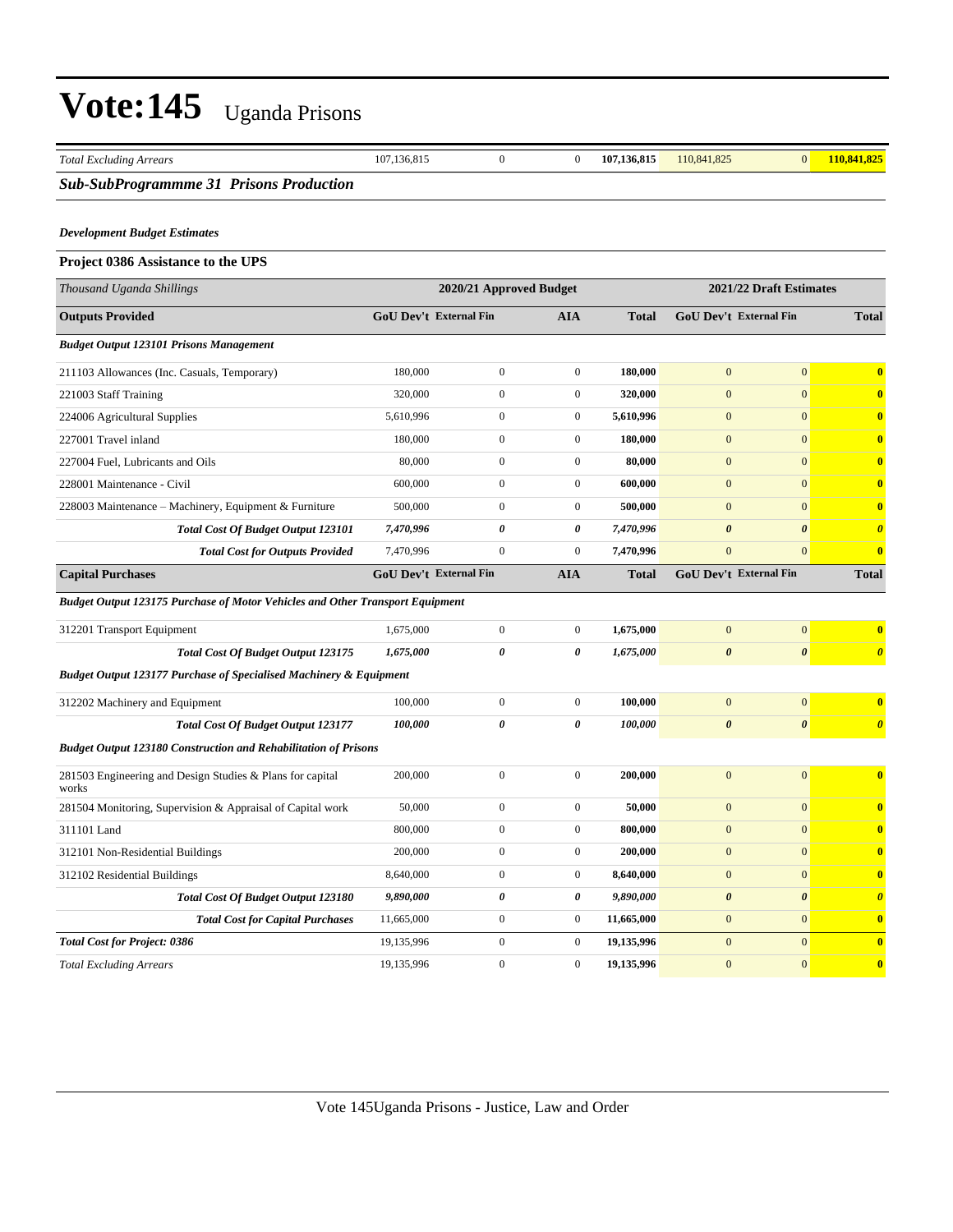| Project 1395 The maize seed and cotton production project under Uganda Prisons Service |                         |                               |                  |                         |                  |                               |              |
|----------------------------------------------------------------------------------------|-------------------------|-------------------------------|------------------|-------------------------|------------------|-------------------------------|--------------|
| Thousand Uganda Shillings                                                              | 2020/21 Approved Budget |                               |                  | 2021/22 Draft Estimates |                  |                               |              |
| <b>Outputs Provided</b>                                                                |                         | GoU Dev't External Fin        | <b>AIA</b>       | <b>Total</b>            |                  | GoU Dev't External Fin        | <b>Total</b> |
| <b>Budget Output 123101 Prisons Management</b>                                         |                         |                               |                  |                         |                  |                               |              |
| 211103 Allowances (Inc. Casuals, Temporary)                                            | 280,000                 | $\overline{0}$                | $\mathbf{0}$     | 280,000                 | $\mathbf{0}$     | $\mathbf{0}$                  | $\bf{0}$     |
| 221003 Staff Training                                                                  | 420,000                 | $\mathbf{0}$                  | $\boldsymbol{0}$ | 420,000                 | $\mathbf{0}$     | $\mathbf{0}$                  | $\bf{0}$     |
| 221006 Commissions and related charges                                                 | 200,000                 | $\overline{0}$                | $\boldsymbol{0}$ | 200,000                 | $\mathbf{0}$     | $\mathbf{0}$                  | $\bf{0}$     |
| 223003 Rent – (Produced Assets) to private entities                                    | 600,000                 | $\boldsymbol{0}$              | $\boldsymbol{0}$ | 600,000                 | $\boldsymbol{0}$ | $\mathbf{0}$                  | $\bf{0}$     |
| 224006 Agricultural Supplies                                                           | 2,880,400               | $\boldsymbol{0}$              | $\boldsymbol{0}$ | 2,880,400               | $\mathbf{0}$     | $\mathbf{0}$                  | $\bf{0}$     |
| 225001 Consultancy Services- Short term                                                | 2,000,000               | $\mathbf{0}$                  | $\boldsymbol{0}$ | 2,000,000               | 300,000          | $\boldsymbol{0}$              | 300,000      |
| 227001 Travel inland                                                                   | 120,000                 | $\mathbf{0}$                  | $\boldsymbol{0}$ | 120,000                 | $\mathbf{0}$     | $\mathbf{0}$                  | $\bf{0}$     |
| 228003 Maintenance – Machinery, Equipment & Furniture                                  | 200,000                 | $\overline{0}$                | $\boldsymbol{0}$ | 200,000                 | $\mathbf{0}$     | $\mathbf{0}$                  | $\bf{0}$     |
| 229201 Sale of goods purchased for resale                                              | 200,000                 | $\boldsymbol{0}$              | $\boldsymbol{0}$ | 200,000                 | $\mathbf{0}$     | $\mathbf{0}$                  | $\bf{0}$     |
| Total Cost Of Budget Output 123101                                                     | 6,900,400               | 0                             | 0                | 6,900,400               | 300,000          | $\boldsymbol{\theta}$         | 300,000      |
| <b>Total Cost for Outputs Provided</b>                                                 | 6,900,400               | $\overline{0}$                | $\boldsymbol{0}$ | 6,900,400               | 300,000          | $\boldsymbol{0}$              | 300,000      |
| <b>Capital Purchases</b>                                                               |                         | <b>GoU Dev't External Fin</b> | <b>AIA</b>       | <b>Total</b>            |                  | <b>GoU Dev't External Fin</b> | <b>Total</b> |
| Budget Output 123175 Purchase of Motor Vehicles and Other Transport Equipment          |                         |                               |                  |                         |                  |                               |              |
| 312201 Transport Equipment                                                             | $\boldsymbol{0}$        | $\mathbf{0}$                  | $\boldsymbol{0}$ | $\bf{0}$                | 3,925,000        | $\mathbf{0}$                  | 3,925,000    |
| <b>Total Cost Of Budget Output 123175</b>                                              | 0                       | 0                             | 0                | 0                       | 3,925,000        | $\boldsymbol{\theta}$         | 3,925,000    |
| <b>Budget Output 123177 Purchase of Specialised Machinery &amp; Equipment</b>          |                         |                               |                  |                         |                  |                               |              |
| 281504 Monitoring, Supervision & Appraisal of Capital work                             | $\mathbf{0}$            | $\boldsymbol{0}$              | $\boldsymbol{0}$ | $\bf{0}$                | 44,000           | $\mathbf{0}$                  | 44,000       |
| 312202 Machinery and Equipment                                                         | 401,000                 | $\boldsymbol{0}$              | $\boldsymbol{0}$ | 401,000                 | 14,000,000       | $\boldsymbol{0}$              | 14,000,000   |
| <b>Total Cost Of Budget Output 123177</b>                                              | 401,000                 | 0                             | 0                | 401,000                 | 14,044,000       | $\boldsymbol{\theta}$         | 14,044,000   |
| <b>Budget Output 123180 Construction and Rehabilitation of Prisons</b>                 |                         |                               |                  |                         |                  |                               |              |
| 281504 Monitoring, Supervision & Appraisal of Capital work                             | 54,140                  | $\mathbf{0}$                  | $\boldsymbol{0}$ | 54,140                  | 43,537           | $\mathbf{0}$                  | 43,537       |
| 312101 Non-Residential Buildings                                                       | 500,000                 | $\overline{0}$                | $\boldsymbol{0}$ | 500,000                 | 850,000          | $\boldsymbol{0}$              | 850,000      |
| 312102 Residential Buildings                                                           | $\mathbf{0}$            | $\mathbf{0}$                  | $\boldsymbol{0}$ | $\bf{0}$                | 13,290,999       | $\mathbf{0}$                  | 13,290,999   |
| <b>Total Cost Of Budget Output 123180</b>                                              | 554,140                 | 0                             | 0                | 554,140                 | 14,184,536       | 0                             | 14,184,536   |
| <b>Total Cost for Capital Purchases</b>                                                | 955,140                 | $\boldsymbol{0}$              | $\boldsymbol{0}$ | 955,140                 | 32,153,536       | $\boldsymbol{0}$              | 32,153,536   |
| <b>Total Cost for Project: 1395</b>                                                    | 7,855,540               | $\boldsymbol{0}$              | $\boldsymbol{0}$ | 7,855,540               | 32,453,536       | $\mathbf{0}$                  | 32,453,536   |
| <b>Total Excluding Arrears</b>                                                         | 7,855,540               | $\overline{0}$                | $\mathbf{0}$     | 7,855,540               | 32,453,536       | $\mathbf{0}$                  | 32,453,536   |
| <b>Project 1443 Revitalisation of Prison Industries</b>                                |                         |                               |                  |                         |                  |                               |              |
| Thousand Uganda Shillings                                                              |                         | 2020/21 Approved Budget       |                  |                         |                  | 2021/22 Draft Estimates       |              |
| <b>Outputs Provided</b>                                                                |                         | <b>GoU Dev't External Fin</b> | <b>AIA</b>       | <b>Total</b>            |                  | GoU Dev't External Fin        | <b>Total</b> |
| <b>Budget Output 123101 Prisons Management</b>                                         |                         |                               |                  |                         |                  |                               |              |
| 211103 Allowances (Inc. Casuals, Temporary)                                            | 100,000                 | $\boldsymbol{0}$              | $\mathbf{0}$     | 100,000                 | $\mathbf{0}$     | $\mathbf{0}$                  | $\bf{0}$     |
| 221003 Staff Training                                                                  | 180,000                 | $\boldsymbol{0}$              | $\mathbf{0}$     | 180,000                 | $\mathbf{0}$     | $\mathbf{0}$                  | $\bf{0}$     |
| 227001 Travel inland                                                                   | 100,000                 | $\boldsymbol{0}$              | $\boldsymbol{0}$ | 100,000                 | $\mathbf{0}$     | $\boldsymbol{0}$              | $\mathbf{0}$ |